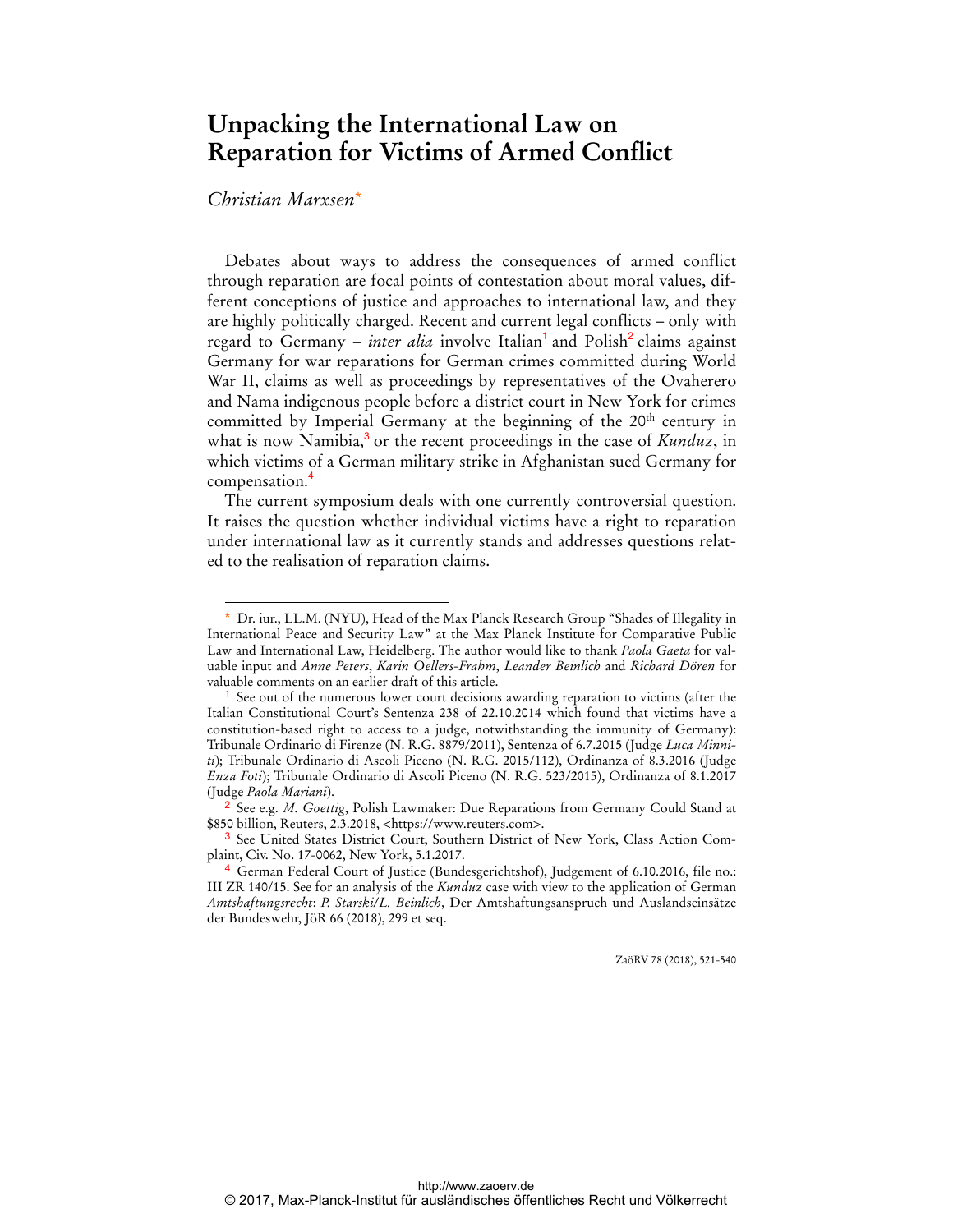### **I. Terminology: Reparation and Reparations**

The concept of reparation is well established in international law, but its concrete shape and also the use of terminology varies in different subfields. In its most traditional form we find it in the concept of *war reparations –*  used with the plural form. In fact, in international law the concept of reparation was long used solely to denominate payments (and other transferal of goods) made after an armed conflict (usually by the defeated party), the term "war" therefore being a redundant modifier.<sup>5</sup>

In addition to that, international law contains a well-established rule that States must provide reparation (used in the singular) where they are responsible for a violation of international law.<sup>6</sup> This is a general rule, valid also outside the context of armed conflict. The content of this rule is clearly set out in the Articles on the Responsibility of States for International Wrongful Acts (ARSIWA).<sup>7</sup> According to these Articles, every wrongful act of a State entails the international responsibility of that State<sup>8</sup> and creates the legal obligation to remedy the violation and its effects. A State responsible for a violation of international law is – where appropriate – under an obligation to cease the violation and to offer assurances and guarantees of nonrepetition.<sup>9</sup> In addition, the "responsible State is under an obligation to make full reparation for the injury caused by the internationally wrongful act".<sup>10</sup> The ARSIWA foresee restitution, compensation and satisfaction as possible forms of reparation.<sup>11</sup>

In international criminal law we usually find the use of the term *reparations*. <sup>12</sup> The term refers to a wide range of mechanisms and is partly limited to specific non-pecuniary awards. For example, reparation awards before

ZaöRV 78 (2018)

 $\ddot{ }$ 

<sup>5</sup> *J. Torpey*, Victims and Citizens: The Discourse on Reparation(s) at the Dawn of the New Millenium, in: K. de Feyter/S. Parmentier/M. Bossuyt/P. Lemmens (eds.), Out of the Ashes: Reparation for Victims of Gross and Systematic Human Rights Violations, 2005, 36.

<sup>6</sup> *PCIJ*, Case concerning the factory at Chorzów, Judgement of 23 September 1928, at 29 ("[T]he Court observes that it is a principle of international law, and even a general conception of law, that any breach of an engagement involves an obligation to make reparation."

<sup>7</sup> International Law Commission, Draft Articles on Responsibility of States for Internationally Wrongful Acts, Yearbook of the International Law Commission, 2001, vol. II, Part Two, 26 et seq.

<sup>8</sup> See Arts. 1, 12 ARSIWA.

<sup>9</sup> Art. 30 ARSIWA.

<sup>10</sup> Art. 31(1) ARSIWA.

<sup>11</sup> Art. 34 ARSIWA.

<sup>&</sup>lt;sup>12</sup> See the Statute of the International Criminal Court (ICC), Art. 75(1), according to which the "Court shall establish principles relating to reparations to, or in respect of, victims, including restitution, compensation and rehabilitation." See also Rule 23(1)(b) Internal Rules (Rev. 9) of the Extraordinary Chambers in the Courts of Cambodia (ECCC).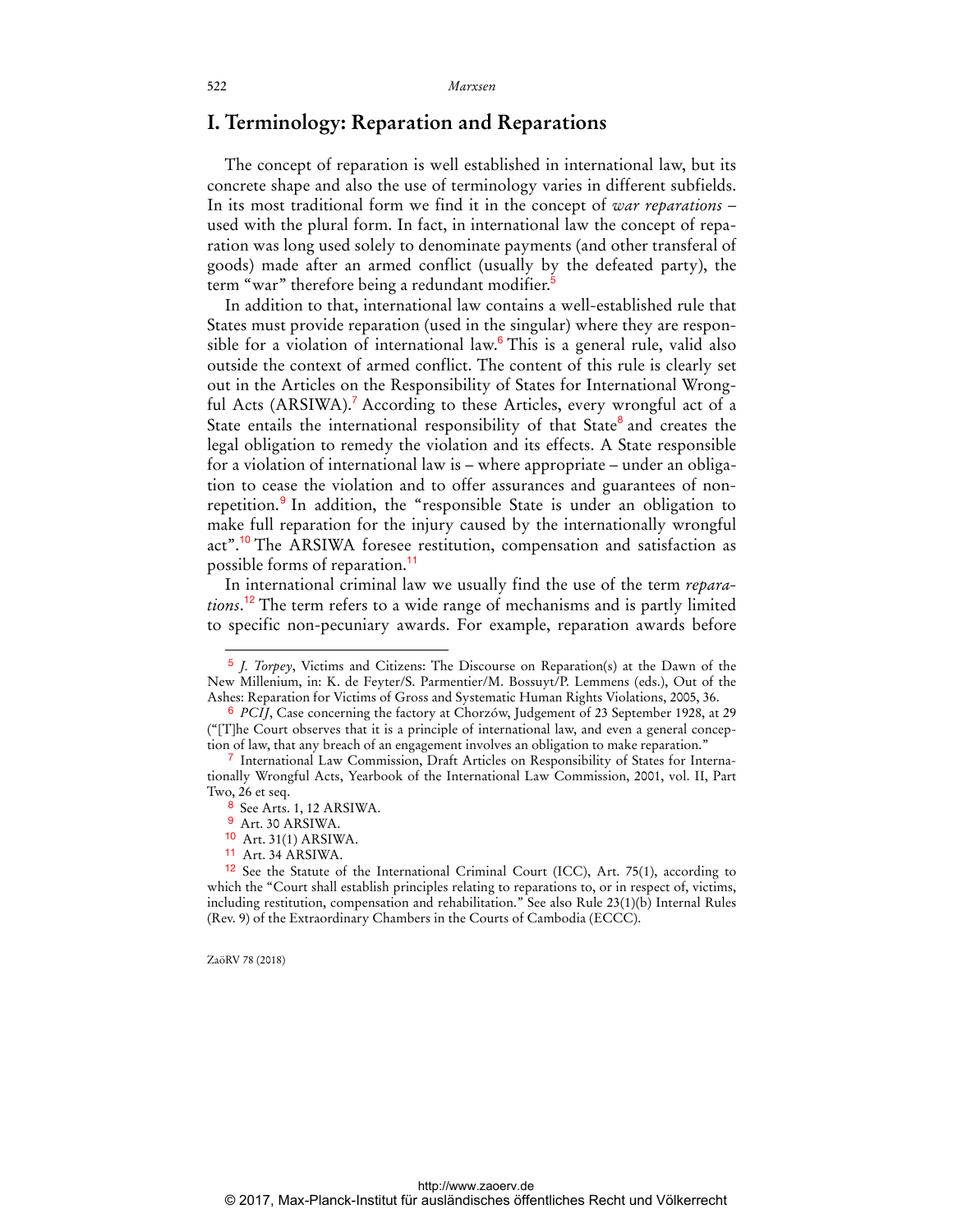the Khmer Rouge Tribunal are limited to "collective and moral repara $tions"$ <sup>13</sup>

Also, the term *reparations* is often used synonymously with compensation, i.e. referring to one specific form of reparation, namely monetary awards.<sup>14</sup> Numerous publications also use the plural form as the general term covering all sorts of reparation awards.<sup>15</sup>

Against the background of this lack of uniformity in the use of terminology, *Sir Michael Wood* is right to call, in his contribution to these Impulses, for conceptual clarity.<sup>16</sup> When analysing the issue of reparation for victims of armed conflict, we will speak of a (potential) *right to reparation*. As *Sir Michael Wood* suggests, the plural form should generally be reserved for referring to *war reparations*. The possible substance of a right to reparation should be understood broadly and is not limited to monetary compensation. Rather, it includes restitution, compensation, rehabilitation, satisfaction, and guarantees of non-repetition.<sup>17</sup>

# **II. A General Trend Towards Awarding Reparation to Individual Victims**

While the international law on reparation in an interstate framework has – especially due to the work of the ILC and the development of the ARSIWA – been significantly consolidated and clarified, recent decades have witnessed extensive debates on whether individuals can also have a right to reparation under international law. The ARSIWA do not address this issue. Their scope is limited to obligations owed to another State, to several States, or to the international community as a whole. Art. 33(2) recognises that obligations towards individuals may exist, but makes clear that

 $\overline{a}$ 

<sup>&</sup>lt;sup>13</sup> ECCC, Internal Rules, Rule 23 quinquies (1).

<sup>14</sup> *J. Torpey* (note 5), 39 ("Paradoxically, the singular of the term connotes a multiplicity of activities, whereas the plural tends to entail only one.").

<sup>15</sup> See e.g. the contributions in: Pablo de Greiff (ed.), The Handbook of Reparations, 2006.

<sup>16</sup> See the contribution of *Sir Michael Wood* in this issue.

<sup>17</sup> See UNGA, Basic Principles and Guidelines on the Right to a Remedy and Reparation for Victims of Gross Violations of International Human Rights Law and Serious Violations of International Humanitarian Law, adopted on 16.12.2005, UN Doc. A/RES/60/147, 21.3.2006, paras. 18-23.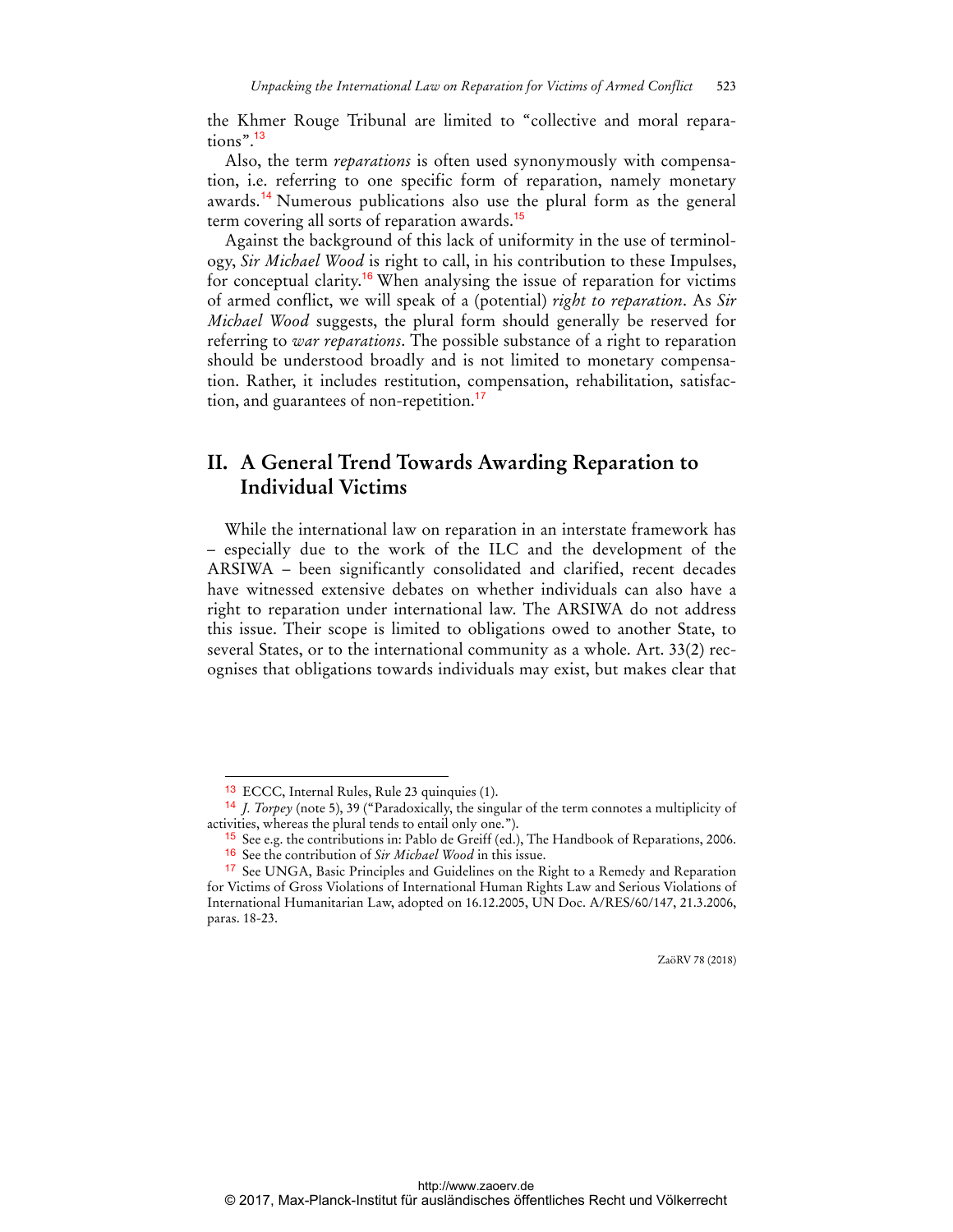such obligations are beyond the scope of the ARSIWA and shall not be affected by its provisions.<sup>18</sup>

In order to assess whether individuals have a right to reparation under international law, three questions should be distinguished.<sup>19</sup> Firstly, it has to be asked whether there is a primary rule of international law that offers protection to an individual by granting individual rights. A second question is whether individuals have a right to reparation for a violation of the primary rule of international law. This is not obvious, as within the State-centred framework of international law, it may also only be the States who may claim a violation of individual rights on behalf of their citizens.<sup>20</sup> Ultimately, it is important to analyse whether there are, under the specific circumstances, established procedural rights for individuals to claim reparation, rights sometimes described as tertiary rights.<sup>21</sup> The difference between secondary rights and tertiary rights is possible because – as observed in the 2010 report of the International Law Association (ILA) on "Reparation for Victims of Armed Conflict" – "[u]nder traditional international law, the existence of an individual right is not dependent on the international procedural capacity to assert it".<sup>22</sup>

The question whether there is a right to reparation for victims of armed conflict is, in this generality, difficult to answer. It is much easier to approach this question by distinguishing specific subfields of international law and specific legal regimes under which reparation shall be claimed. These regimes have significantly developed in recent decades and therefore diverse legal requirements exist.

Some international human rights law (IHRL) regimes provide a clear legal foundation for an individual right to reparation. First of all, human rights law offers, on the primary level, rights to individuals where it is ap-

ZaöRV 78 (2018)

<sup>18</sup> Art. 33(2) ARSIWA: "This Part is without prejudice to any right, arising from the international responsibility of a State, which may accrue directly to any person or entity other than a State."

<sup>19</sup> *V. Bílková*, Victims of War and Their Right to Reparation for Violations of International Humanitarian Law, Miskolc Journal of International Law 4 (2007), 7.

<sup>&</sup>lt;sup>20</sup> See the decision of the German Federal Constitutional Court that took exactly that position: BVerfG, 2 BvR 2660/06, inadmissibility decision of 13.8.2013 –*Varvarin*, esp. paras. 43- 47.

<sup>21</sup> *V. Bílková* (note 19), 2.

<sup>22</sup> ILA, The Hague Conference (2010), Reparation for Victims of Armed Conflict (substantive issues), Comment on Art. 6, para. 2(a). See already (outside the law of armed conflict) PCIJ, *Peter Pàzmàny University* Case, Judgement of 15.12.1933, Ser. A/B, No. 61, 231. See also IACtHR, *Judicial Condition and Human Rights of the Child*, Advisory Opinion No. 17, 28.8.2002, holding 1 of the opinion (p. 79) and concurring opinion of *Cançado Trindade*, paras. 6 and 8. See for a detailed discussion: *A. Peters*, Beyond Human Rights, 2016, 44 et seq.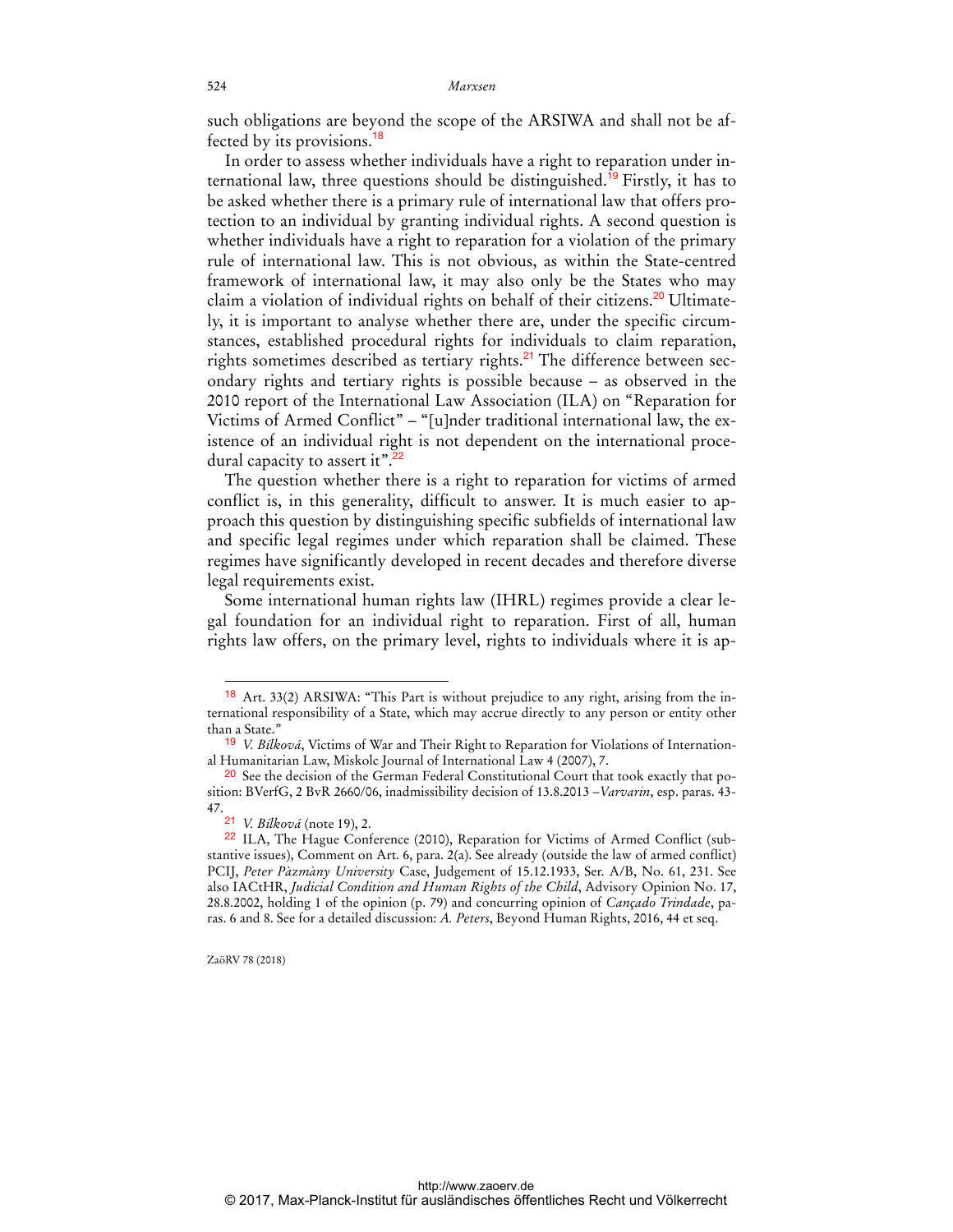plicable. The issue of applicability can, of course, be problematic, especially with regard to the extraterritorial application and also in view of a potential conflict with the applicability of international humanitarian law (IHL). However, with the co-applicability of IHRL and IHL becoming widely accepted, human rights provisions in principle also apply in the context of armed conflicts.<sup>23</sup>

Numerous human rights law treaties contain provisions on reparation that oblige the State parties to guarantee effective reparation for violations of the treaties' terms through the domestic legal system.<sup>24</sup> Based on their wording, they do not provide for an individual right under international law to claim reparation, but create an obligation for States to act accordingly. The International Covenant on Civil and Political Rights provides for a

 $\overline{a}$ 

<sup>23</sup> ICJ, *Legal Consequences of the Construction of a Wall in the Occupied Palestinian Territory*, Advisory Opinion of 9.7.2004, ICJ Reports 2004, 136, para. 106 ("[T]he Court considers that the protection offered by human rights conventions does not cease in case of armed conflict, save through the effect of provisions for derogation of the kind to be found in Article 4 of the International Covenant on Civil and Political Rights. As regards the relationship between international humanitarian law and human rights law, there are thus three possible situations: some rights may be exclusively matters of international humanitarian law; others may be exclusively matters of human rights law; yet others may be matters of both these branches of international law. In order to answer the question put to it, the Court will have to take into consideration both these branches of international law, namely human rights law and, as lex specialis, international humanitarian law."); see also: UNHRC, General Comment No. 31 (The Nature of the General Legal Obligation Imposed on States Parties to the Covenant), UN Doc. CCPR/C/21/Rev.1/Add. 13), 26.5.2004, para. 11. See also *Z. Bohrer*/*J. Dill*/*H. Duffy*, Max Planck Trialogues Vol. 2, Applicability of International Humanitarian Law (A. Peters/C. Marxsen eds.), forthcoming 2019.

<sup>&</sup>lt;sup>24</sup> International Convention on the Elimination of All Forms of Racial Discrimination, 7.3.1966, UNTS 660, 195, Art. 6 ("States Parties shall assure to everyone within their jurisdiction effective protection and remedies, through the competent national tribunals and other State institutions, against any acts of racial discrimination which violate his human rights and fundamental freedoms contrary to this Convention, as well as the right to seek from such tribunals just and adequate reparation or satisfaction for any damage suffered as a result of such discrimination."); Convention against Torture and Other Cruel, Inhuman or Degrading Treatment or Punishment, 10.12.1984, UNTS, Vol. 1465, 85, Art. 14 ("1. Each State Party shall ensure in its legal system that the victim of an act of torture obtains redress and has an enforceable right to fair and adequate compensation, including the means for as full rehabilitation as possible. In the event of the death of the victim as a result of an act of torture, his dependants shall be entitled to compensation. 2. Nothing in this article shall affect any right of the victim or other persons to compensation which may exist under national law."); International Convention for the Protection of All Persons from Enforced Disappearance, 20.12.2006, UNTS, Vol. 2716, 3, Art. 24(4) ("Each State Party shall ensure in its legal system that the victims of enforced disappearance have the right to obtain reparation and prompt, fair and adequate compensation.").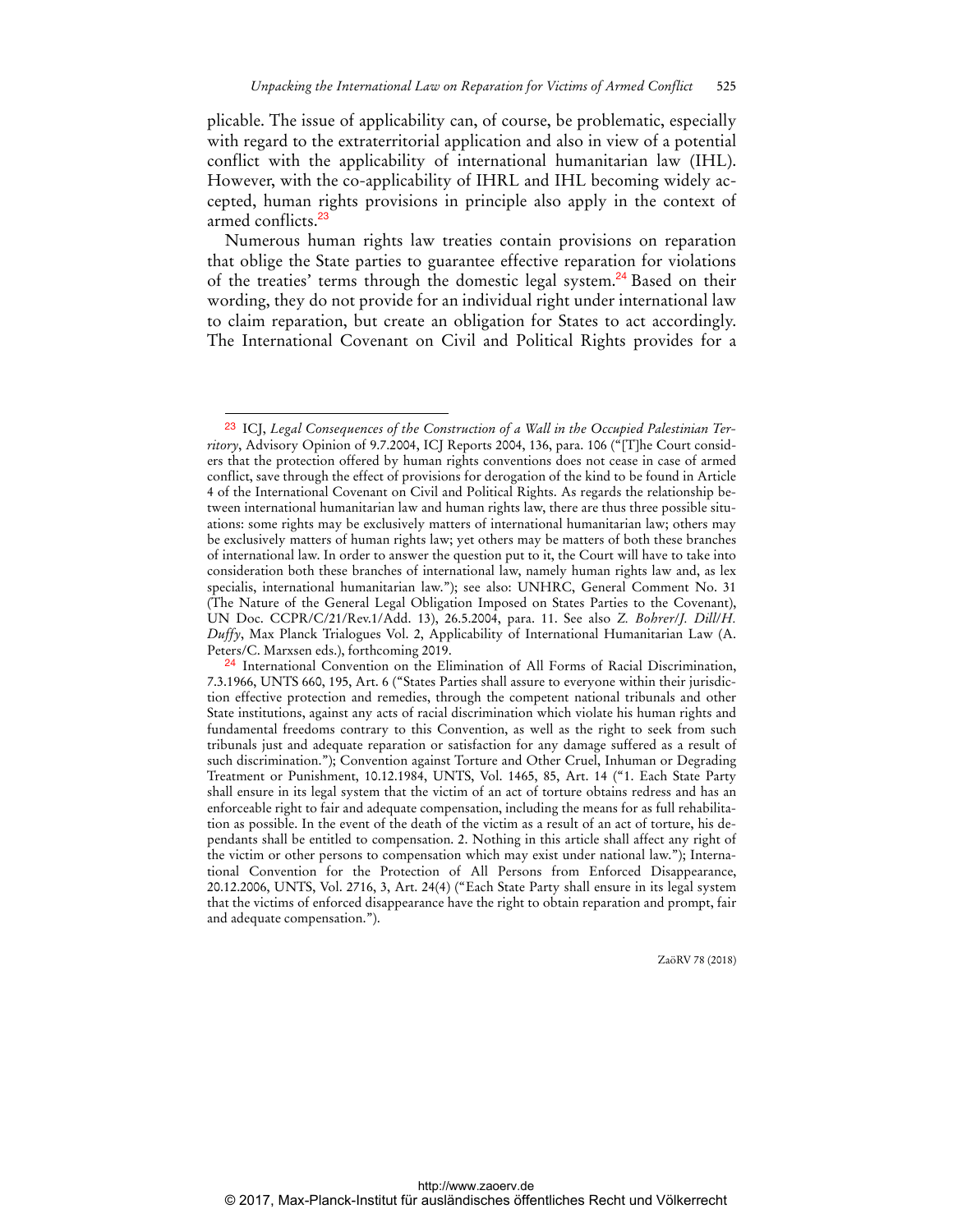right to "effective remedy"<sup>25</sup> which the Human Rights Committee has interpreted to entail an obligation of States to "make reparation to individuals whose Covenant rights have been violated".<sup>26</sup> This approach has also been chosen by the International Law Commission in its Draft Articles on Crimes against Humanity.<sup>27</sup>

In addition to this, some human rights regimes offer individuals a clear right to also claim reparation for violations of their rights. Reparation has to be understood broadly here, in the sense defined above. The regional human rights systems all offer individuals a right to claim reparation and establish concrete procedures for realising this right. Moreover, compensation as one specific form of reparation is foreseen under specific circumstances.<sup>28</sup> Before the European Court of Human Rights (ECtHR) for example, compensation will only be awarded where the Court deems the award of com-

28 European Convention on Human Rights (ECHR), UNTS 213, 221, Art. 41 ("If the Court finds that there has been a violation of the Convention or the protocols thereto, and if the internal law of the High Contracting Party concerned allows only partial reparation to be made, the Court shall, if necessary, afford just satisfaction to the injured party."); American Convention on Human Rights, 18.7.1978, UNTS 1144, 123, Art. 63(1) ("If the Court finds that there has been a violation of a right or freedom protected by this Convention, the Court shall rule that the injured party be ensured the enjoyment of his right or freedom that was violated. It shall also rule, if appropriate, that the consequences of the measure or situation that constituted the breach of such right or freedom be remedied and that fair compensation be paid to the injured party."); Protocol to the African Charter on Human and People's Rights on the Establishment of an African Court on Human and People's Rights, 10.6.1998, Art. 27(1) ("If the Court finds that there has been violation of a human or peoples' rights, it shall make appropriate orders to remedy the violation, including the payment of fair compensation or reparation.").

ZaöRV 78 (2018)

<sup>25</sup> International Covenant on Civil and Political Rights, 16.12.1966, UNTS, Vol. 999, 171, Art. 2(3)(a).

<sup>&</sup>lt;sup>26</sup> Human Rights Committee, General Comment No. 31 (The Nature of the General Legal Obligation Imposed on States Parties to the Covenant), 26.5.2004, UN Doc. CCPR/C/21/ Rev.1/Add. 13, para. 16; ("Article 2, paragraph 3, requires that States Parties make reparation to individuals whose Covenant rights have been violated. Without reparation to individuals whose Covenant rights have been violated, the obligation to provide an effective remedy, which is central to the efficacy of article 2, paragraph 3, is not discharged. In addition to the explicit reparation required by articles 9, paragraph 5, and 14, paragraph 6, the Committee considers that the Covenant generally entails appropriate compensation."); see also Art. 9(5) ICCPR, which contains a right to compensation for unlawful arrest or detention.

<sup>&</sup>lt;sup>27</sup> International Law Commission, Draft Articles on Crimes against Humanity, Report of the Commission on the work of the sixty-ninth session, 2017, Chapter IV, UN Doc. A/72/10, Art. 12(3), 92 ("Each State shall take the necessary measures to ensure in its legal system that the victims of a crime against humanity have the right to obtain reparation for material and moral damages, on an individual or collective basis, consisting, as appropriate, of one or more of the following or other forms: restitution; compensation; satisfaction; rehabilitation; cessation and guarantees of non-repetition.").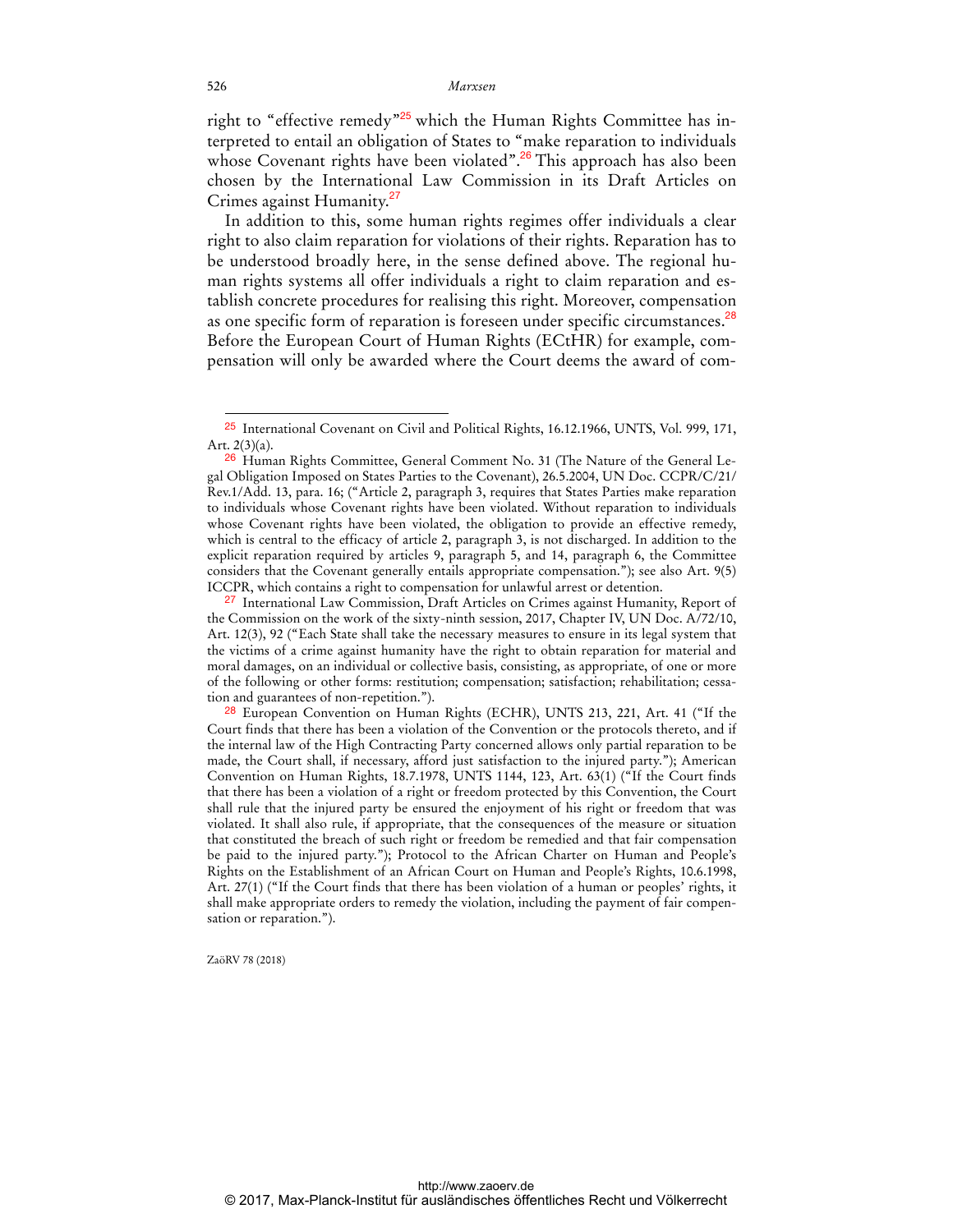pensation "necessary".<sup>29</sup> Accordingly, there is a right to reparation (in the broad sense), but there is no right to (monetary) compensation, as the latter depends on the discretion of the Court. Overall, at least the regional human rights systems acknowledge an individual right to reparation.

In the field of international criminal law the issue of awarding reparation for crimes has attracted much attention and saw significant development. The Statute and Rules of the International Criminal Tribunal for the former Yugoslavia contained some rules on the restitution of property, $30$  but referred victims for their reparation claims to domestic courts.<sup>31</sup> The Statute of the International Criminal Court (ICC), by contrast, foresees in Art. 75 the possibility of awarding "reparations to victims".<sup>32</sup> The Internal Rules of the Khmer Rouge Tribunal (ECCC) acknowledge that victims may participate in the criminal proceedings as civil parties and may "seek collective and moral reparations".<sup>33</sup> Also the Kosovo Specialist Chambers may order reparations if an accused is found guilty of a crime. $34$  The cost of the reparation award is in principle to be borne by the convicted person. As an alternative avenue, the International Criminal Court, for example, has set up The Trust Fund for Victims that may bear the cost of reparation awards where the convicted person does not have sufficient resources to do so. $35$  A significant difference between the ARSIWA framework and reparation awarded in criminal proceedings, therefore, is that under international criminal law the reparation claim is in principle directed against the perpetrator, not against a State.

The general trend for awarding reparation to individuals is expressed also in the work of international *ad hoc* commissions mandated to issue compensation awards after international armed conflicts. The United Nations Compensation Commission (UNCC) was established based on Security Council resolution 687 (1991) in order to deal with claims after Iraq's illegal

 $\overline{a}$ 

<sup>29</sup> Art. 41 ECHR.

<sup>30</sup> See Art. 24(3) ICTY Statute (as amended 7.7.2009 by S/Res/1877); Rule 105, Rules of Procedure and Evidence of the ICTY (as amended 8.7.2015, Rev. 50).

<sup>&</sup>lt;sup>31</sup> Rule 106(B), Rules of Procedure and Evidence of the ICTY.

<sup>&</sup>lt;sup>32</sup> Art. 75 ICC Statute, see also the more specific rules in the ICC's Rules of Procedure and Evidence (as adopted by the Assembly of States Parties, First session, New York, 3.- 10.9.2002, Official Records ICC-ASP/1/3), Rules 94-99.

 $33$  Rule 23(1)(b) Internal Rules (Rev. 9).

<sup>34</sup> Law on Specialist Chambers and Specialist Prosecutor's Office, Law No. 05/L-053, Art. 22(8); Rules of Procedure and Evidence before the Kosovo Specialist Chambers, Rule 168.

<sup>35</sup> See Rule 98, Rules of Procedure and Evidence (note 32).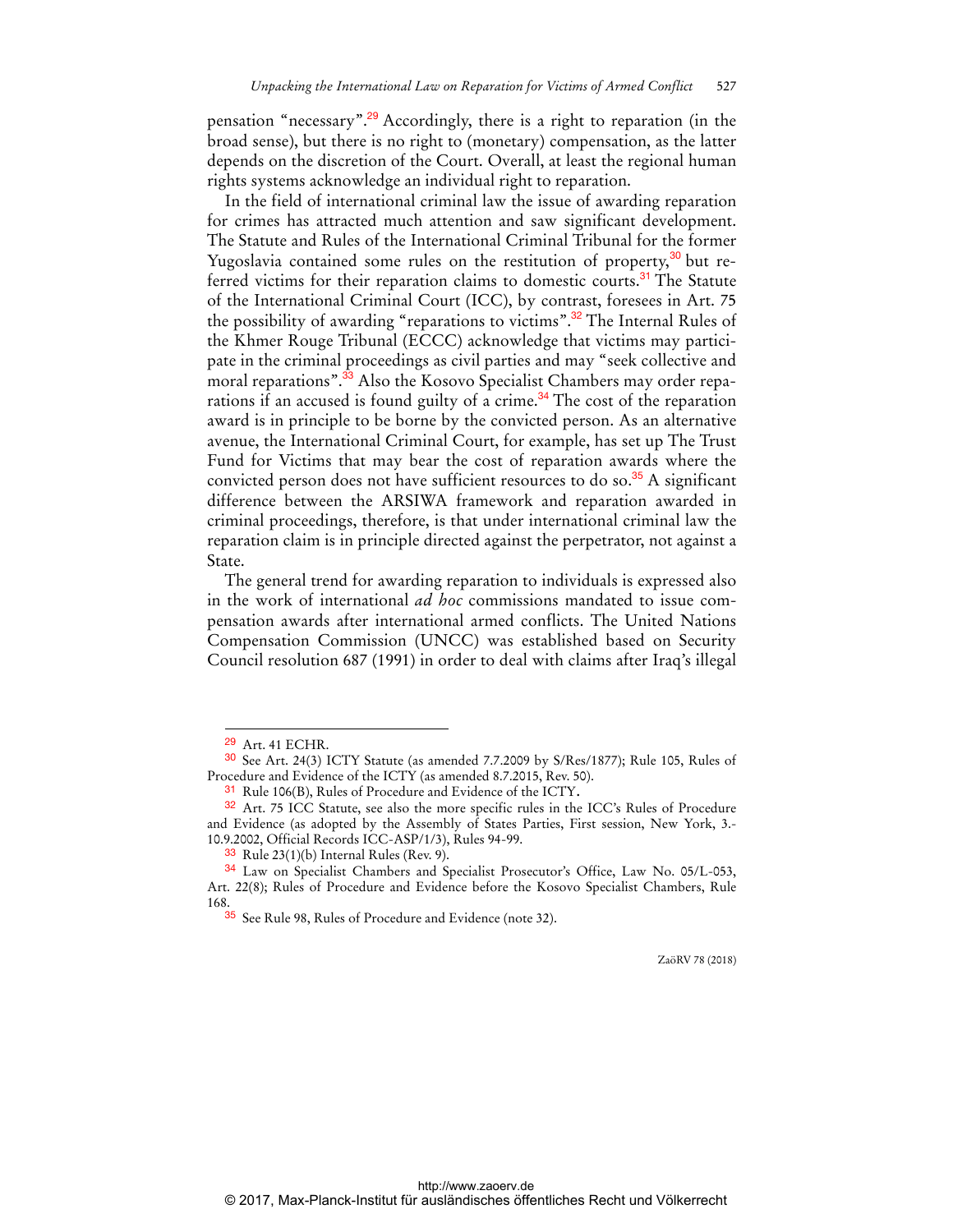invasion of Kuwait in 1990.<sup>36</sup> The UNCC did not, in principle, investigate violations of IHL, but awarded compensation for losses caused by the invasion, the illegality of which under the *jus contra bellum* had been determined by the Security Council.<sup>37</sup> The UNCC did not receive claims by individuals directly, but respective governments and especially appointed agents (where submission through a government was impossible) had to submit the claims *on behalf of individuals*. <sup>38</sup> Governments were then also responsible for the distributions of compensation to successful claimants.<sup>39</sup> Thus, governments played a crucial role as intermediaries, but the individual claimants were treated as the actual rights holder.

Another mechanism that is often referred to as supporting an individual right to reparation is the Eritrea-Ethiopia Claims Commission (EECC) established in 2001 based on an agreement between Eritrea and Ethiopia.<sup>40</sup> Before that commission, a party to the agreement could submit claims "on behalf of its nationals".<sup>41</sup> However, the EECC did not regard the claims to be those of the victims. Rather, the EECC concluded in its Final Award: "The claims before the Commission are the claims of the Parties, not the claims of individual victims."<sup>42</sup>

ZaöRV 78 (2018)

<sup>36</sup> UNSC Res. 687, 8.4.1991, UN Doc. S/RES/687(1991), paras. 16-19; see for more details of the UNCC's work the contribution of *M. Kazazi* in this issue.

<sup>&</sup>lt;sup>37</sup> Only under very specific circumstances claims for violations of IHL could be filed: See *R. Hofmann*, Victims of Violations of International Humanitarian Law: Do They Have an Individual Right to Reparation against States under International Law?, in: P.-M. Dupuy, Völkerrecht als Wertordnung, Essays in Honour of Christian Tomuschat, 2006, 351.

<sup>38</sup> UNCC, Provisional Rules for Claims Procedure, UN Doc. S/AC.26/1992/10, 26.6.1992, Art. 5; see on the procedure established before the UNCC also the contribution of *Mojtaba Kazazi* in this issue.

<sup>39</sup> See <https://uncc.ch>.

<sup>40</sup> Agreement between the Government of the State of Eritrea and the Government of the Federal Democratic Republic of Ethiopia of 12.12.2000, UN Doc. A/55/686-S/2000/1183, 13.12.2000, Art. 5.

<sup>41</sup> Agreement between the Government of the State of Eritrea and the Government of the Federal Democratic Republic of Ethiopia (note 40), Art. 5(8). See for more background: *Michael J. Matheson*, Eritrea-Ethiopia Claims Commission: Damage Awards, in: ASIL Insights, Vol. 13, Issue 13, 4.9.2009.

 $42$  Eritrea-Ethiopia Claims Commission, Final Award – Ethiopia's Damages Claims, 17.8.2009, Reports of International Arbitral Awards, Vol. XXVI, 631 et seq., para. 209. The Commission continued to state: "Particularly when deciding damages owing for unlawful treatment of POWs, those damages can appropriately be assessed only for the Claimant State, because fixed-sum damages designed to be distributed to each individual who was a prisoner of war would not reflect the proper compensation for that individual. Different POWs were held under different conditions at various camps for various periods of time. Some were injured in the camps, and some died of those injuries. Others were affected adversely in other ways that varied from individual to individual. While the Commission encourages the Parties to compensate appropriately the individual victims of warfare, it calculates the damages owed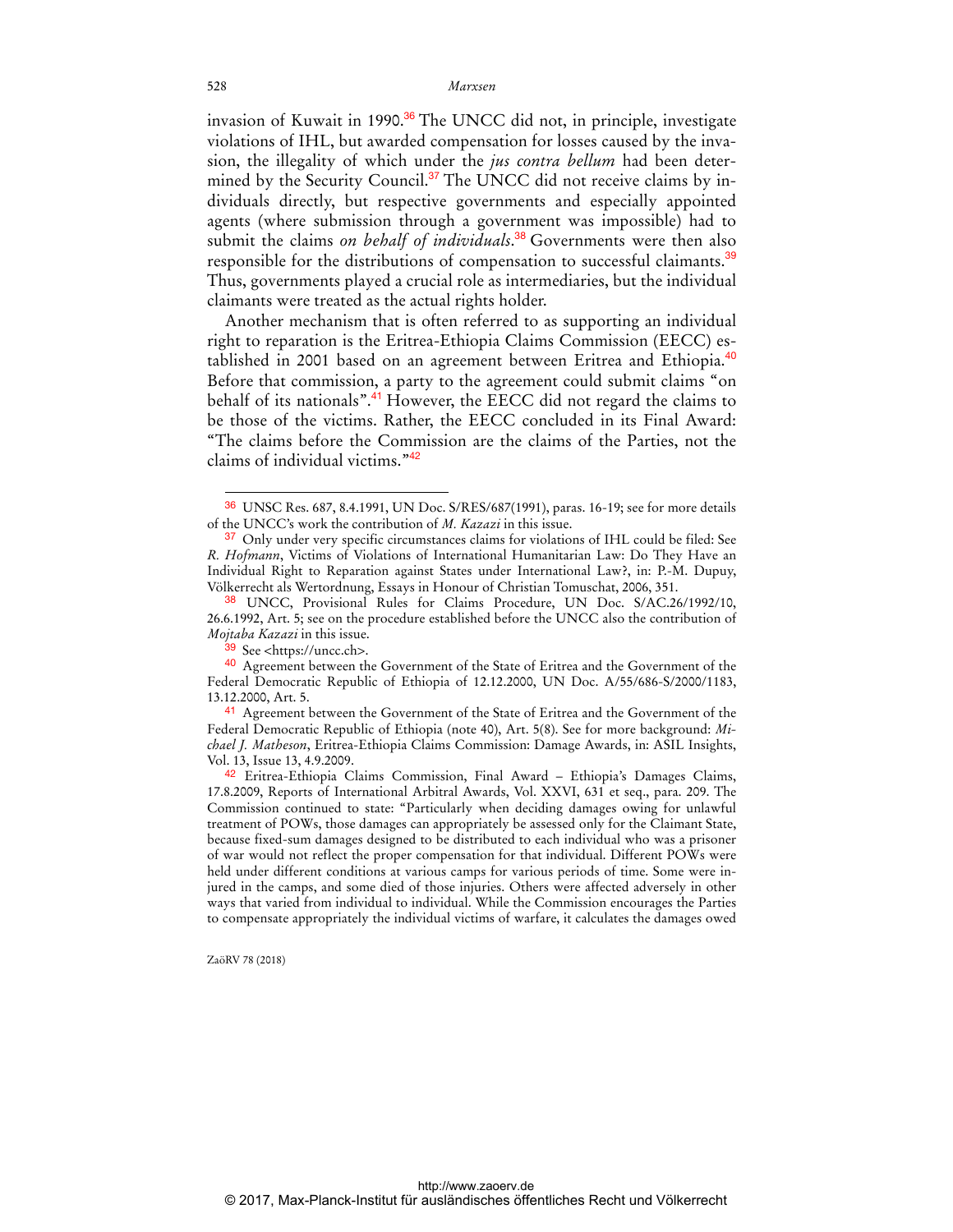Overall, the developments just analysed illustrate that we can witness a general turn away from treating questions of awarding reparation as a mere inter-State affair. There is a general tendency to treat individuals as holders of a right to reparation.

# **III. A Right to Reparation for Violations of International Humanitarian Law?**

But is there a right to reparation specifically for violations of international humanitarian law? Commentators widely agree that reparation should be awarded, at least under certain circumstances. Interestingly, this normative conviction is, at least implicitly, also articulated in the practice of Germany, even though Germany is generally taking position against the existence of an individual right to reparation.<sup>43</sup> After the military strikes on Kunduz, Germany initiated *ex gratia* payments for the victims of the Kunduz military strike that killed almost 100 persons, many of them civilians.<sup>44</sup> *Rainer Hofmann* in his contribution to these Impulses points out that, in view of the reparation mechanisms in other subfields of international law, it is "difficult to accept that the situation should be different under international humanitarian law". 45

Debates about the establishment of reparation mechanisms beneficial to individual victims of war date back to the early hours of the codification of international humanitarian law. In 1872, co-founder of the International Committee of the Red Cross (ICRC) *Gustave Moynier* already developed the first proposal for an international criminal tribunal which would have had jurisdiction over breaches of the 1864 Geneva Convention.<sup>46</sup> According to this proposal, the tribunal was meant to sentence perpetrators in accord-

 $\overline{a}$ 

by one Party to the other, including for mistreatment of POWs, on the basis of its evaluation of the evidence with respect to the seriousness of the unlawful acts or omissions, the total numbers of probable victims of those unlawful acts or omissions (where those numbers can be identified with reasonable certainty) and the extent of the injury or damage suffered because of those unlawful acts or omissions."

<sup>&</sup>lt;sup>43</sup> See the statement of the German Federal Government in: Deutscher Bundestag, BT-Drs. 18/4263, 9.3.2015.

<sup>&</sup>lt;sup>44</sup> The German government paid each family which had lost a member in the air strike the amount of 5000 US\$. See Deutscher Bundestag, BT-Drs. 17/3723, 11.11.2010.

<sup>45</sup> *R. Hofmann* in this issue.

<sup>46</sup> *G. Moynier*, Note sur la creation d'une institution judiciaire internationale propre à prévenir et à réprimer les infractions à la convention de Genève', Bulletin International des Societes de Secours aux Militaires Blesses, Vol. 3, Issue. 11 (1872), 122 et seq.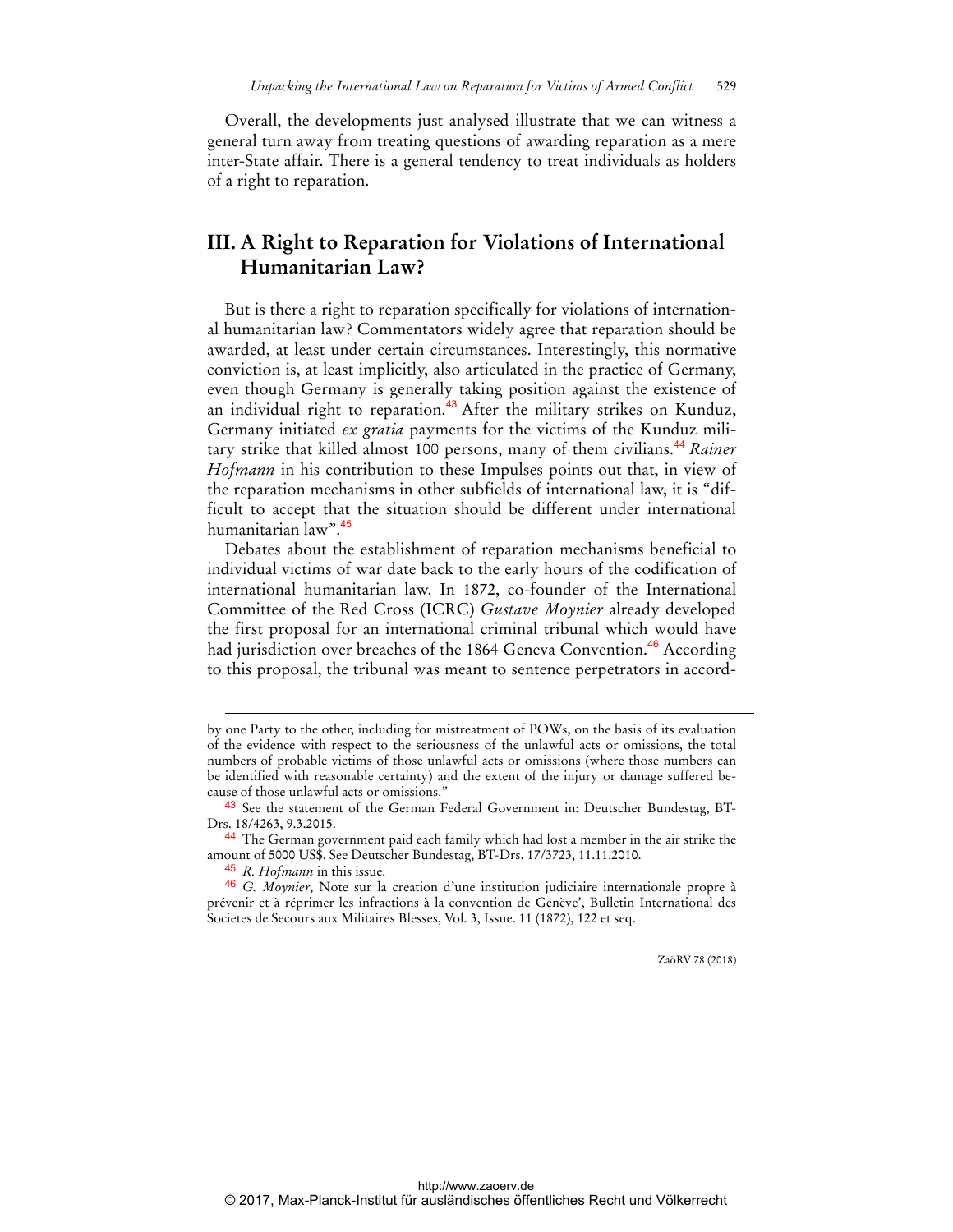ance with a (yet to be concluded) international penal code.<sup>47</sup> This proposal included the establishment of a reparation mechanism under which States would have filed claims for compensation of individuals.<sup>48</sup> Whereas the individual perpetrator would have been subject to criminal sanctions, the State on whose side the perpetrator was acting would have had to bear the damages. This, so *Moynier* argued, would be necessary because it would be unfair if the victim were to bear the risk of the perpetrator's insolvency. He also pointed out that it would be beneficial if governments had an immediate financial interest that their citizens respect international humanitarian  $law<sup>49</sup>$ 

Since then, legal development has been significant, but it is still subject to far reaching controversy whether a right to reparation is existent under the *lex lata* or whether the call for such a right is rather a *lex ferenda* claim.

On the primary level, it is subject of controversy whether international humanitarian law contains rights of individuals, rather than only obligations for States.<sup>50</sup> The rules are widely formulated as obligations of States so that individuals could be seen as mere "indirect beneficiaries".<sup>51</sup> In that sense *Kate Parlett* holds that IHL "remains consistent with the nineteenth century framework of the international legal system, as a system which creates only interstate rights".<sup>52</sup> However, one should bear in mind that the formulation of IHL rules as obligations of States has not prevented the majority of commentators from assuming that these rules also create obligations for individuals (especially the acting soldiers).<sup>53</sup> It would seem coherent if the bestowal of obligations and rights went hand in hand. Also, the fact that IHL's very aim is to guarantee minimum standards of humanity even in times of armed conflict very much speaks in favour that IHL offers, on a primary level, rights to individuals.<sup>54</sup>

52 *K. Parlett*, The Individual in the International Legal System, 2012, 225.

53 *C. J. Greenwood*, Historical Development and Legal Basis, in: D. Fleck (ed.), The Handbook of International Humanitarian Law, 2nd ed. 2008, 39 (para. 134); *R. Wolfrum*/*D. Fleck*, Enforcement of International Humanitarian Law, in: D. Fleck, The Handbook (note 53), 722 (para. 1434).

54 *A. Peters* (note 22), 201.

ZaöRV 78 (2018)

<sup>47</sup> *G. Moynier* (note 46), 130 (Art. 5).

<sup>48</sup> *G. Moynier* (note 46), 130 (Art. 7).

<sup>49</sup> *G. Moynier* (note 46), 127.

<sup>50</sup> See for a discussion of this problem *A. Peters* in this issue.

<sup>51</sup> Critical against such arguments: *P. Gaeta*, Are Victims of Serious Violations of International Humanitarian Law Entitled to Compensation?, in: O. Ben-Naftali (ed.), International Humanitarian Law and International Human Rights Law, 2011, 319; *A. Peters* (note 22), 194 et seq.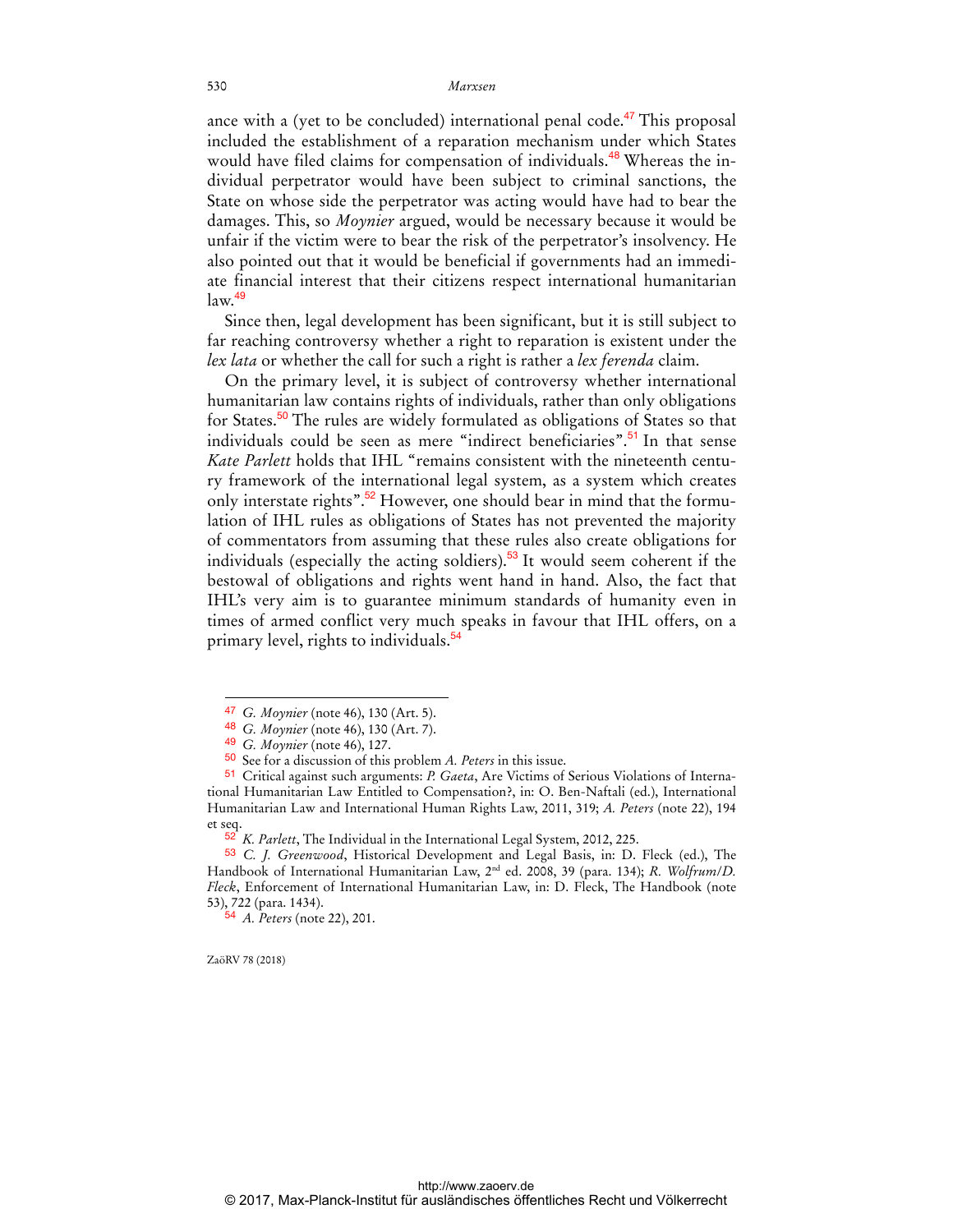Another controversial issue is whether, on a secondary level, individuals have a *right to reparation* for violations of rules of IHL, i.e. whether they can claim the violation of their rights against another State. Some argue that such a right already follows from existing treaty law. This argument rests on Art. 3 of the 1907 Hague Convention (IV) respecting the Laws and Customs of War on Land<sup>55</sup> and Art. 91 of the 1977 Additional Protocol I (AP I) to the Geneva Conventions.<sup>56</sup> Some have interpreted these provisions to include a right to reparation that can also be claimed by the individual.<sup>57</sup> In fact, based on the wording of these provisions this interpretation seems possible as they are formulated rather broadly. The fact that it was not interpreted in such a manner originally, does not exclude that – in view of changing circumstances and especially the recognition of the individual as a partial subject of international law<sup>58</sup> – the rule would have to be interpreted differently today. Therefore, in order to determine the state of the law we have to analyse which meaning these provisions have been given by the subsequent practice of States.<sup>59</sup> An analysis of practice (and *opinio iuris*) is also required for the analysis of whether a customary rule regarding an individual right to reparation has emerged.

Looking at the practice of domestic courts, the picture is sobering and still characterised by "the use of avoidance doctrines" $60 -$  aiming to prevent victims to claim reparation before domestic courts. In recent decades nu-

 $\overline{a}$ 

<sup>55</sup> Art. 3 sentence 1 Convention (IV) respecting the Laws and Customs of War on Land and its annex: Regulations concerning the Laws and Customs of War on Land, The Hague, 18.10.1907, 205 CTS 277 ("A belligerent party which violates the provisions of the said Regulations shall, if the case demands, be liable to pay compensation.").

<sup>&</sup>lt;sup>56</sup> Protocol Additional to the Geneva Conventions of 12.8.1949, and relating to the protection of victims of international armed conflicts (Protocol I), 8.6.1977, UNTS 1125, 3, Art. 91 ("A Party to the conflict which violates the provisions of the Conventions or of this Protocol shall, if the case demands, be liable to pay compensation.").

<sup>57</sup> See *F. Kalshoven*, State Responsibility for Warlike Acts of the Armed Forces, ICLQ 40 (1991), 835 et seq. ("[T]he Article [Article 3 of the Hague Convention of 1907] is unmistakably designed to enable these people to present their bills directly to the State, i.e. to its competent (military or other) authorities, either during or after the war."); see also *C. Greenwood*, Expert Opinion, Rights to Compensation of Former Prisoners of War and Civilian Internees under Article 3 of Hague Convention No. IV 1907, quoted in: J.-M. Henckaerts/L. Doswald-Beck, Customary International Humanitarian Law, Vol. II, Part 2, 2005, 3592 ("It is my opinion […] that Article 3 of the Hague Convention, the Hague Regulations and customary international law of war confer rights upon individuals, including rights to compensation, in the event of a violation, which the individual can assert against the State of the wrongdoer. The right exists under international law.").

<sup>58</sup> See generally on the role of the individual in international law: *A. Peters* (note 22).

<sup>59</sup> See *R. Hofmann* (note 37), 348; *V. Bílková* (note 19), 3; *A. Peters* (note 22), 212.

<sup>60</sup> *L. Zegveld*, Remedies for Victims of Violations of International Humanitarian Law, Int'l Rev. of the Red Cross 85 (2005), 512.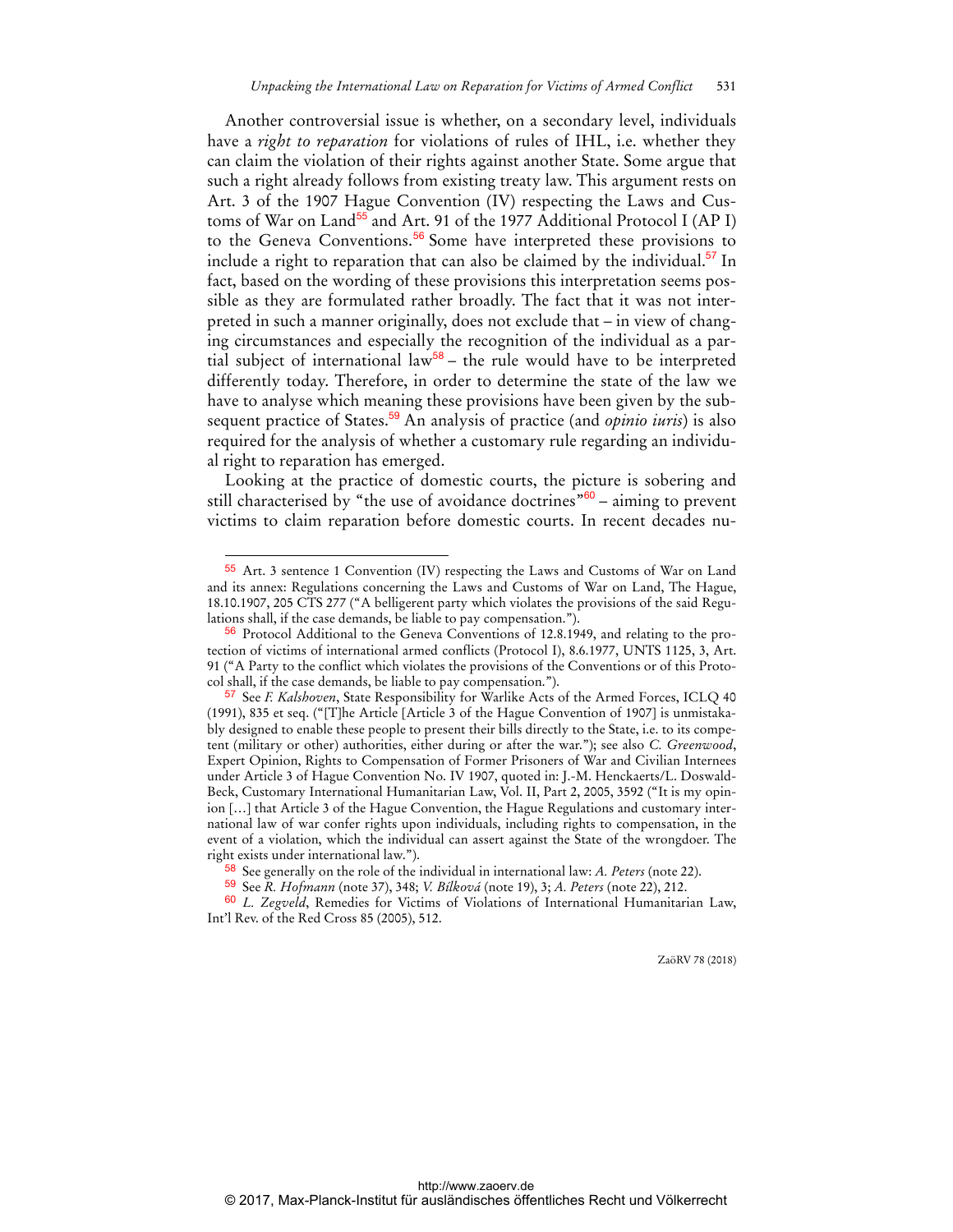merous attempts have been made by victims of armed conflicts to claim reparation in domestic courts, but these courts have largely dismissed such claims.<sup>61</sup> German courts have consistently denied individual claims for violations of IHL.<sup>62</sup> In its latest decision on the matter, the German Federal Court of Justice held in its 2016 *Kunduz* case that Art. 3 of the 1907 Hague Convention (IV) and Art. 91 AP I would "not constitute individual rights for damages and compensation".<sup>63</sup> The court held further: "compensation". for international wrongful acts of a State against citizens of another State can generally only be claimed by the home State of the injured citizens".<sup>64</sup> Japanese Courts have also been dismissive of individual rights to reparation, as have been US courts.<sup>65</sup> Court decisions in favour of a right to reparation are, by contrast, rare.<sup>66</sup>

However, we also find strong support for an individual right to reparation especially in the practice and declarations of international bodies. In that sense, the then President of the International Criminal Tribunal for the Former Yugoslavia (ICTY) Judge *Claude Jorda*, on behalf of all judges of the ICTY, submitted a report to the UN Secretary General in which he held that the

"integration of human rights into State responsibility has removed the procedural limitation that victims of war could seek compensation only through their own Governments, and has extended the right to compensation to both nationals and aliens".<sup>67</sup>

Similarly, the International Commission of Inquiry on Darfur held that

ZaöRV 78 (2018)

<sup>61</sup> See for an overview of the practice of domestic courts: *S. Weill*, The Role of National Courts in Applying International Humanitarian Law, 2014, 168 et seq.; *A. Peters* (note 22), 204 et seq.

<sup>62</sup> See the decisions by the Federal Counstitutional Court: BVerfG, 2 BvR 1476/03, 15.2.2006, para. 20 (*Distomo*); BVerfG, 2 BvR 2660/06, 13.8.2013, paras. 43-47 (*Varvarin*).

<sup>63</sup> German Federal Court of Justice (Bundesgerichtshof), Judgement of 6.10.2016, file No.: III ZR 140/15, para. 17, translation by author (German orginal: "Diese Regelungen statuieren zwar ein besonderes völkerrechtliches Haftungsregime für Verstöße gegen das humanitäre Kriegsvölkerrecht, begründen jedoch keine individuellen Schadensersatz- oder Entschädigungsansprüche.").

<sup>64</sup> German Federal Court of Justice (Bundesgerichtshof), Judgement of 6.10.2016, file No.: III ZR 140/15, para. 16, translation by author (German original: "Schadensersatzansprüche wegen völkerrechtswidriger Handlungen eines Staates gegenüber fremden Staatsangehörigen stehen grundsätzlich weiterhin nur dem Heimatstaat zu […].").

<sup>65</sup> See generally for a discussion of state practice, *L. Zegveld* (note 60), 507 et seq.

<sup>66</sup> See for references: ILA (note 22), comment to Art. 6, para. 2(g).

<sup>67</sup> Letter dated 12.10.2000 from the President of the International Tribunal for the Former Yugoslavia addressed to the Secretary-General, UN Doc. S/2000/1063, 3.11.2000, para. 20.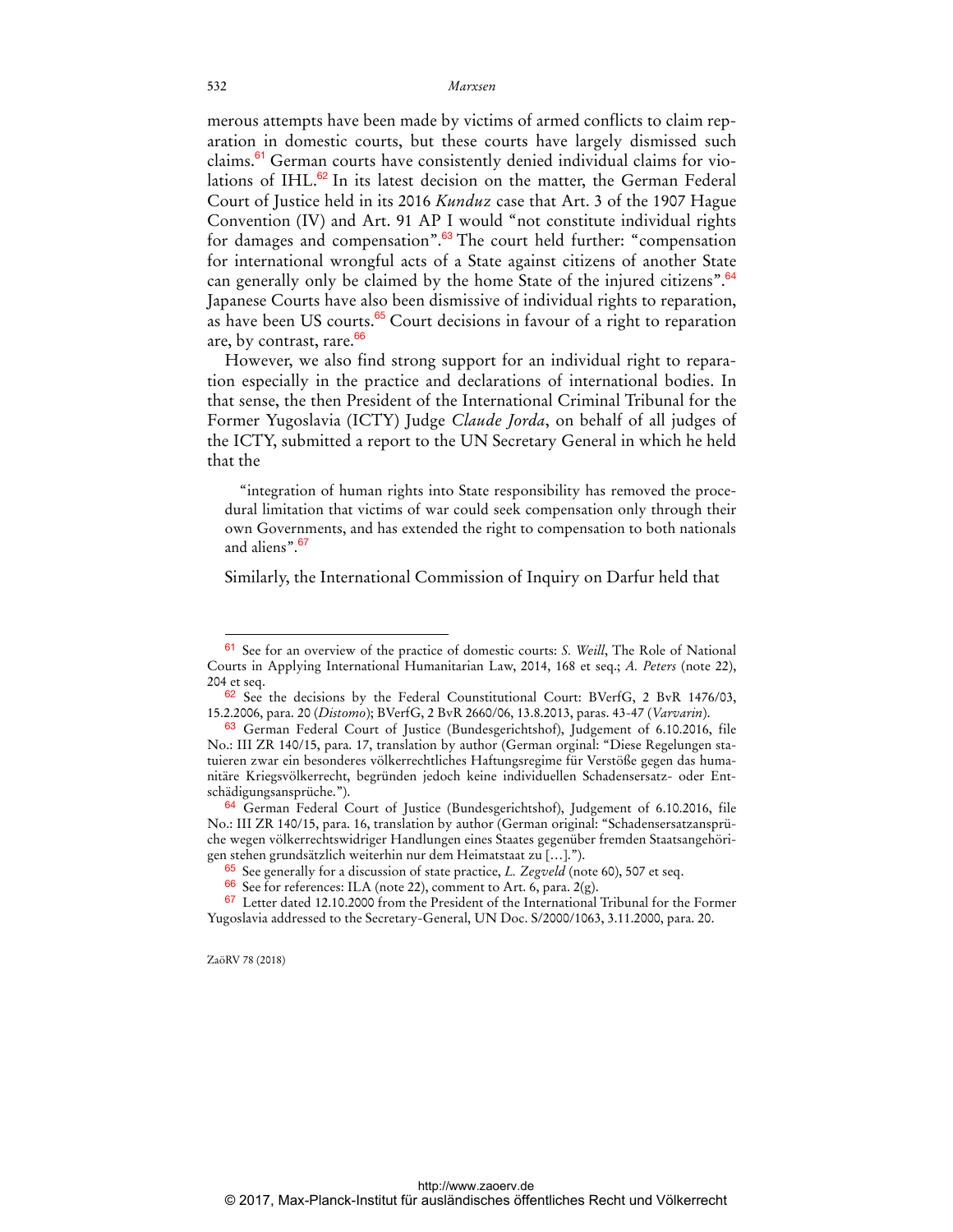"there has now emerged in international law a right of victims of serious human rights abuses (in particular, war crimes, crimes against humanity and genocide) to reparation (including compensation) for damage resulting from those abuses".<sup>68</sup>

#### Importantly, the ICJ found in its 2004 *Israeli Wall* advisory opinion

"that Israel also has an obligation to compensate, in accordance with the applicable rules of international law, all natural or legal persons having suffered any form of material damage as a result of the wall's construction".<sup>69</sup>

The legal foundation for this view is not spelled out, but as Israel is the occupier (herewith IHL being a relevant legal framework) and as we do not even have a State that could file a claim on behalf of injured citizens, this advisory opinion has to be seen as evidence of an individual right to reparation.<sup>70</sup>

A further very important document is the resolution on the "Basic Principles and Guidelines on the Right to a Remedy and Reparation for Victims of Gross Violations of International Human Rights Law and Serious Violations of International Humanitarian Law". This document, adopted by the UN General Assembly, contains 13 principles and guidelines and, *inter alia*, holds that

"victims of gross violations of international human rights law and serious violations of international humanitarian law should, as appropriate and proportional to the gravity of the violation and the circumstances of each case, be provided with full and effective reparation".<sup>11</sup>

As a resolution of the General Assembly, this document is not binding as such, but it is subject of debates whether it, or at least parts of it, set out rights and obligations already existing under international law or whether its provisions have been accepted in the practice of States.<sup>72</sup>

 $\overline{a}$ 

<sup>68</sup> Report of the International Commission of Inquiry on Darfur to the United Nations Secretary-General, Pursuant to Security Council Resolution 1564 of 18.9.2004, 25.1.2005, para. 597.

<sup>69</sup> ICJ, *Legal Consequences of the Construction of a Wall in the Occupied Palestinian Territory*, Advisory Opinion of 9.7.2004, ICJ Reports 2004, 136, para. 153, see also para. 152.

 $70$  At the same time it is not plausible to assume that the ICJ had to refer to individuals only in lack of the existence of a Palestinian State, as the ICJ could have assumed that claims must be filed by the Palestinian National Authority. See *E. Schwager*, The Right to Compensation for Victims of an Armed Conflict, Chinese Journal of International Law 4 (2005), 429.

<sup>71</sup> Basic Principles (note 17), para. 18.

<sup>72</sup> See the reflections on the Basic Principles in the contributions of *C. Sandoval* and *F.-J. Langmack* in this issue.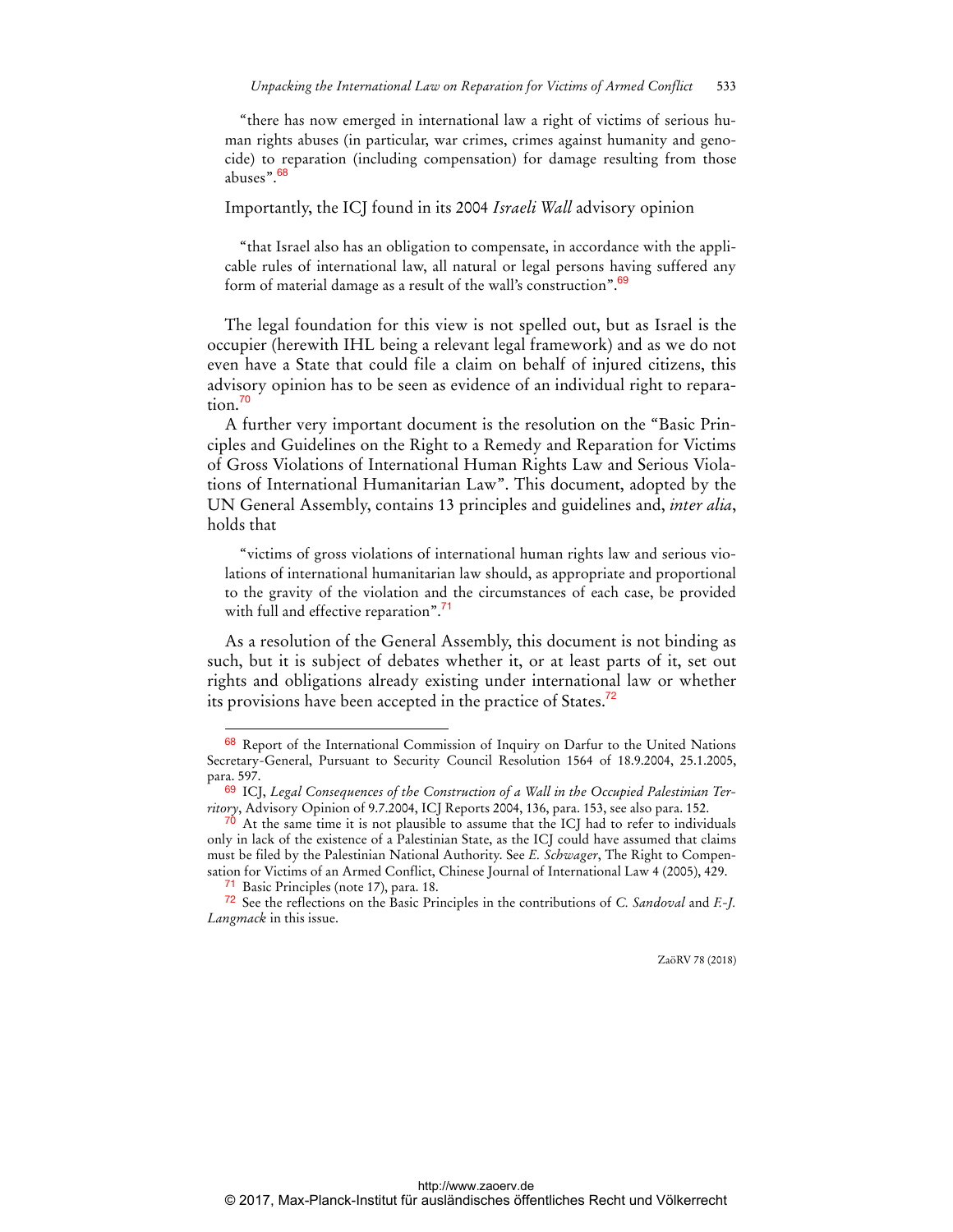Further important documents are the reports of the International Law Association on "Reparation for Victims of Armed Conflict",<sup>73</sup> one on substantive issues  $(2010)^{74}$  and one on procedural issues  $(2014).^{75}$ 

The main argument for an individual right to reparation rests on a broader acknowledgment of the overall legal developments of the past decades. Supporters of an individual right to reparation underline a general development of the law in various fields, indicating a – as the International Law Association describes it – "cross-fertilization between the different regimes of international law"76 and an overall trend to also give standing to the individual in regard to claims for violations of international law. As discussed above, we find this development in human rights law, international criminal law, as well as in the practice of international *ad hoc* mechanisms. From the perspective of the sources of international law this raises the question of how much weight we should assign to this more general practice *vis-à-vis* a more specific State practice dealing more narrowly with violations of international humanitarian law.<sup>77</sup>

Unsurprisingly, the conclusions drawn in the academic debate point in opposite directions. Emphasising the overall trend towards the acknowledgment of the status of the individual in international law we find the conclusion that a customary right to reparation for victims of serious violations of IHL has already emerged.<sup>78</sup> Emphasising the lack of supporting practice and the existence of contrary State practice (especially by courts), such a right is strongly opposed by other commentators.<sup>79</sup> Most commonly we find the acknowledgment of a certain trend in the development of international law,<sup>80</sup> indicating that an individual right is emerging. The International Committee of the Red Cross (ICRC) sees

 $\ddot{ }$ 

<sup>73</sup> See the contribution of *R. Hofmann* in this issue.

<sup>74</sup> ILA (note 22).

<sup>75</sup> ILA, Washington Conference (2014), Reparation for Victims of Armed Conflict (procedural issues).

<sup>76</sup> ILA (note 22), commentary to Art. 6, para. 2(n).

<sup>77</sup> See on this point the impulse of *C. Marxsen* in this issue.

<sup>78</sup> *A. Fischer-Lescano*, Subjektivierung völkerrechtlicher Sekundärregeln, AVR 45 (2007), 380; *P. Gaeta* (note 51), 310, 326; *C. Ferstmann*, The Right to Reparation for Victims of Armed Conflict, in: M. Lattimer/P. Sands (eds.), The Grey Zone: Civilian Protection Between Human Rights and the Laws of War, 2018, 229.

<sup>79</sup> See for example: *C. Tomuschat*, Reparation for Victims of Grave Human Rights Violations, Tul. J. Int'l & Comp. L. 10 (2002), 183 ("At the present time there exists no general rule of customary international law to the effect that any grave violation of human rights creates an individual reparation claim under international law.").

<sup>80</sup> *V. Bílková* (note 19), 9 ("[T]he circle of right-bearers entitled to claim reparation under IHL remains limited to states, but […] this circle is slowly enlarging to include the individual victims of IHL violations."); *C. Evans*, The Right to Reparation in International Law for Vic-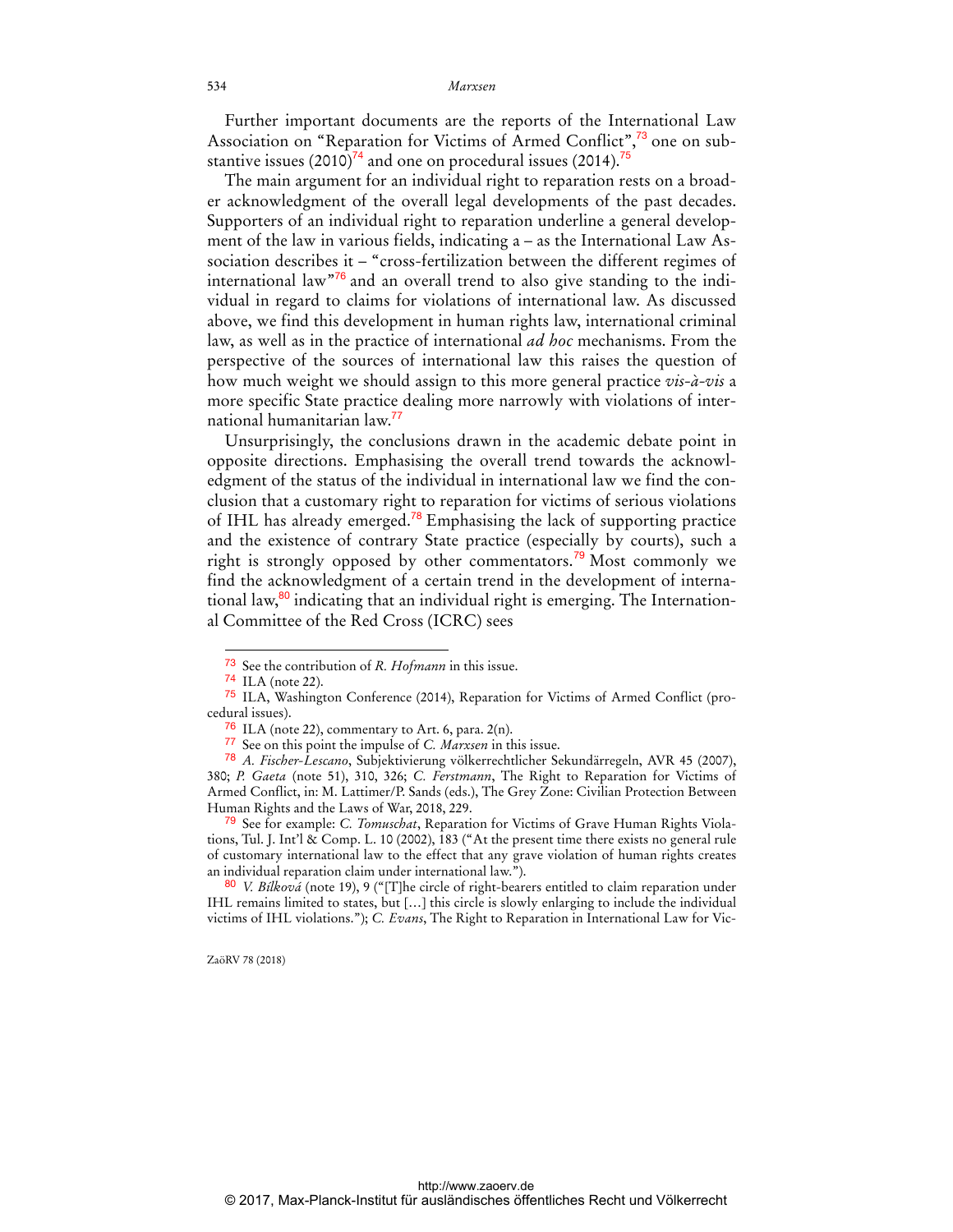"an increasing trend in favour of enabling individual victims of violations of international humanitarian law to seek reparation directly from the responsible State".<sup>81</sup>

## **IV. Fields of Contestation and Open Questions**

When raising the question whether individual victims of armed conflict have a right to reparation and how it can be realised, we can identify five issue areas that demand further research and reflection.

*1. Exploring the existence of a right to reparation*: As evident from the discussion so far, it remains an unsettled question whether an individual right to reparation exists or is about to emerge under IHL. As usual when confronted with emerging norms, legal scholarship has to continuously analyse new practice and expressions of legal views issued by States (and other international actors) in order to establish evidence for or against the emerging legal view. This debate, however, appears to be stuck and currently, in fact, seems to circle around a rather theoretical question. Without further development in practice, especially without the establishment of mechanisms through which violations of rights can be claimed, the assertion of a right to reparation under IHL is unable to unfold its benefits for victims.

*2. Exploring alternative avenues*: It can therefore be helpful to further explore the potentials of existing legal mechanisms. While initiatives to establish a general legal (or even only political) international mechanism to address violations of IHL are not making any significant progress,<sup>82</sup> it seems that the role of human rights has not been fully explored and made use of yet for establishing and shaping how reparation has to be made for victims of violations of IHL. With the extra-territorial applicability of human rights law to situations of armed conflict also accepted at least in principle, it seems that domestic courts as well as international human rights courts could play a more substantial role in deciding on violations of IHL

 $\overline{a}$ 

tims of Armed Conflict, 2012, 231 ("[T]he right to reparation is gaining customary recognition."); see also: *E.-C. Gillard*, Reparation for Violations of International Humanitarian Law, Int'l Rev. of the Red Cross 85 (2003), 536.

<sup>81</sup> ICRC, Customary IHL Database, <https://ihl-databases.icrc.org>, Rule 150, para. 27.

 $82$  See on recent initiatives aiming to establish mechanisms that could enhance States' compliance with IHL: *J. Pejic*, Strengthening Compliance with IHL: The ICRC-Swiss Initiative, Int'l Rev. of the Red Cross 98 (2016), 315 et seq.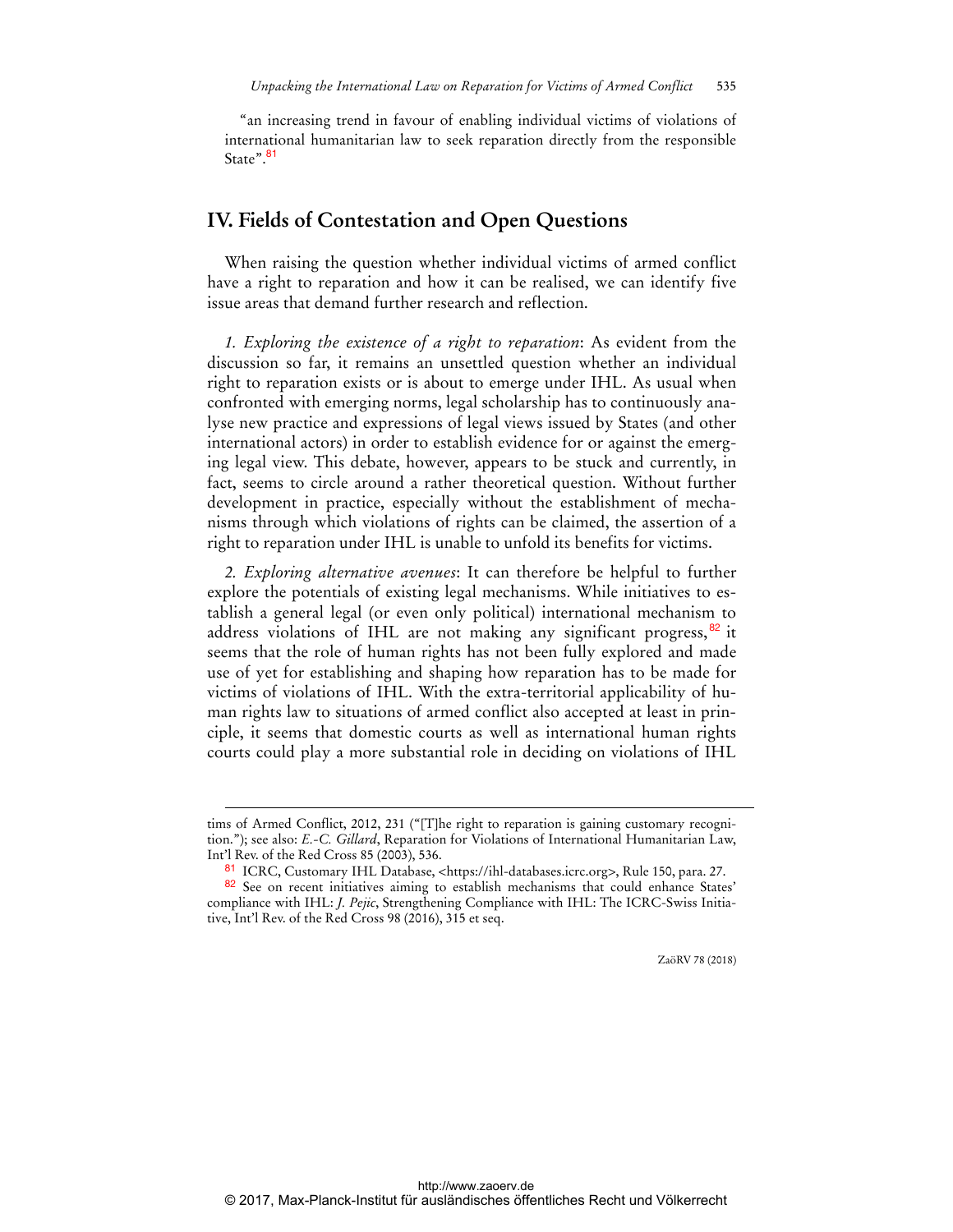in the future.<sup>83</sup> While there is certainly a stony path ahead, it seems that human rights law should and does play a more significant role in regard to reparation for victims of armed conflict than is currently acknowledged in the jurisprudence of domestic courts. For example, it is difficult to understand how the German Federal Court of Justice in its *Kunduz* decision managed to proceed without even discussing the possible effects of Germany's extraterritorial human rights obligations under the European Convention on Human Rights (ECHR). With Germany's obligations under IHRL also applicable extraterritorially and during armed conflict, $84$  it would have been possible and legally required to interpret domestic tort law (the German *Amtshaftungsrecht* that was decisive in the *Kunduz* case) in light of these IHRL obligations.<sup>85</sup> The saga of *Kunduz* is, in any case, not over yet. With a constitutional complaint of the plaintiff pending before the Federal Constitutional Court as well as with a potential follow up case before the ECtHR, we will have further developments on the matter in the years to come.

*3. Exploring the frictions, drawbacks, and challenges for cases of mass violations*: In addition to these challenges of establishing and realising the right to reparation in general, substantive hurdles occur in practical terms where massive numbers of claims shall be processed. This is even true in situations in which governments decide to establish reparation mechanisms beneficial for individuals as in the cases of the UNCC or the EECC mentioned above. A significant challenge lies in the generalisation of the idea of reparation to *all* victims of violations of IHL during armed conflict. Many of the established mechanisms, for example in international criminal law or IHRL, award reparation for relatively small numbers of individual victims. It is by far a different matter to generalise reparation mechanisms and make them fit to address violations of rights of large numbers of victims – a necessary consequence of assuming a general individual right to reparation. As a right to reparation is dependent on the violation of a primary rule, reparation mechanisms will need to be able to establish the existence of such violations. Reparation mechanisms will usually not be in the favourable position of the UNCC, for which the violation of a primary rule (in case of the UNCC the violation of the *jus contra bellum*) had been determined already by the UN Security Council. Rather, mechanisms will have to bear the burden of estab-

ZaöRV 78 (2018)

<sup>83</sup> See in this regard the contribution of *L. Beinlich* in this issue.

<sup>84</sup> See for a discussion of these matters in regard to Germany's military involvement in Afghanistan: *A. Fischer-Lescano*/*S. Kommer*, Entschädigung für Kollateralschäden?, AVR 50 (2012), esp. 175 et seq.

<sup>85</sup> See *P. Starski/L. Beinlich* (note 4), 299 et seq.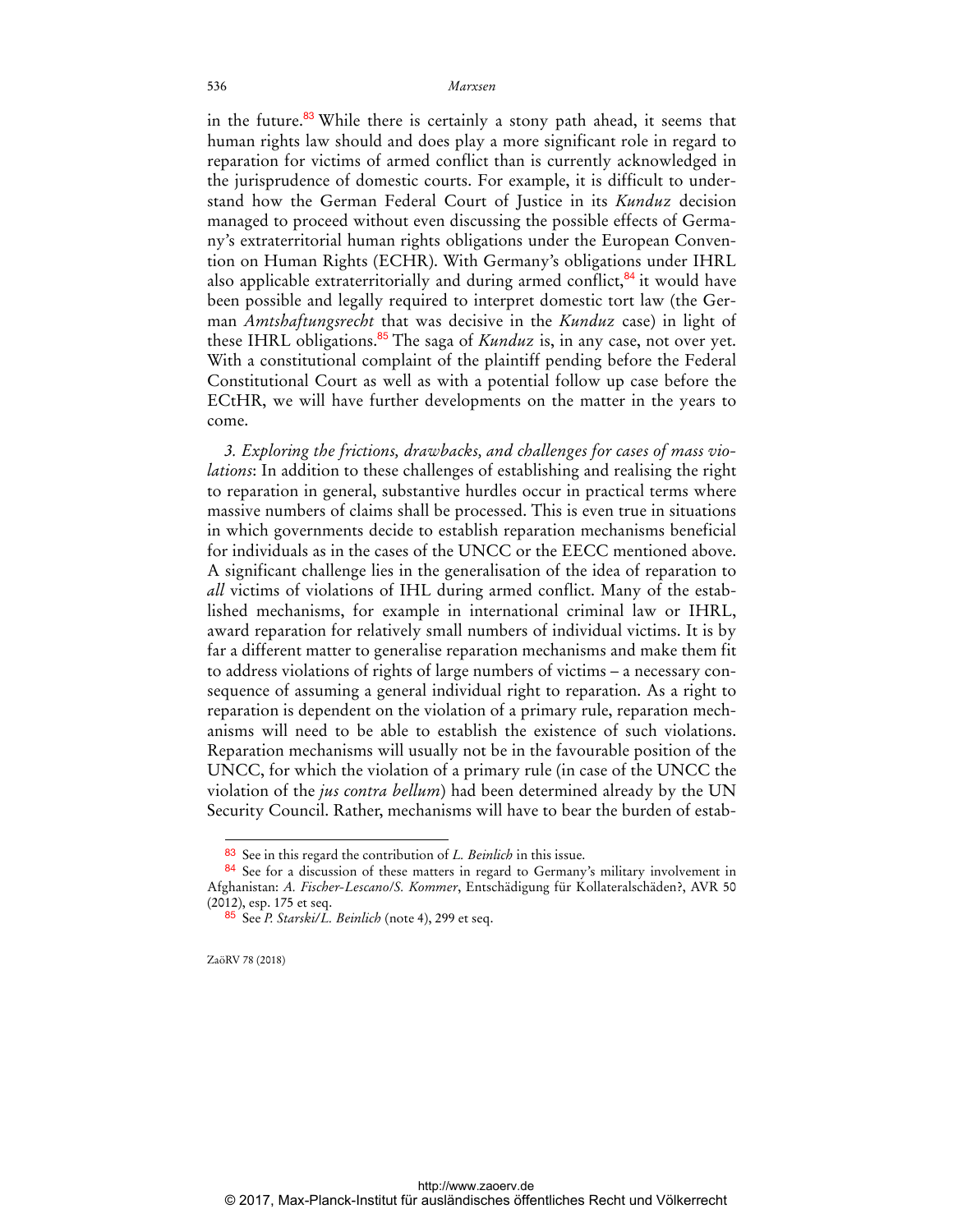lishing violations in concrete cases, which creates substantial challenges when confronted with a large number of violations and victims.

Here another point of debate also becomes relevant, namely whether the right to reparation should be limited to *serious* violations of IHL (as proposed by the UN Basic Principles), $\frac{86}{6}$  or whether the right should be seen to exist for every violation of IHL, as proposed in the ILA report.<sup>87</sup> Obviously the workload for a reparation mechanism would be significantly affected by this choice.

Moreover, generalising the right to reparation also takes effect on the possible substance of reparation awards. Whereas in an interstate framework the ARSIWA foresee *full* reparation, it is – in scenarios with massive numbers of victims – unrealistic to allow for full reparation when every victim shall be able to claim reparation (even though the UN Basic Principles foresee such a right to full reparation<sup>88</sup>). This is even more so the case in view of the fact that the economically favourable circumstances that the UNCC faced (where sufficient revenues from the export of oil guaranteed that the reparation awards could be paid by Iraq) will likely remain the exception. Where the number of victims is high and resources are limited, some sort of limitation appears to be a practical necessity. It seems that the establishment of criteria for such limitations in concrete cases will only be possible through procedural approaches that need to be spelled out in more detail.<sup>89</sup> At the same time it raises the question whether there is a substantive core of the right to reparation that must be guaranteed under all circumstances. The necessity of limiting the potential numbers of claim holders is also relevant with regard to the question of legal succession.<sup>90</sup>

In general terms it should also be borne in mind that the amount of reparation awards generally due after an armed conflict may also have impact on the general possibilities for ending conflicts. Overburdening the parties to a conflict by demanding too much could backfire and create an incentive to protract armed conflicts. A robust right to reparation (especially when

 $\overline{a}$ 

<sup>86</sup> UN Basic Principles (note 17), para. 15.

<sup>87</sup> ILA (note 22), commentary to Art. 4, para. 3 ("As an important deviation from the Basic Principles, which are restricted to serious violations of international humanitarian law and gross violations of international human rights law, the present Declaration does not set a threshold of gravity. It is the position of the Committee that from a normative point of view, there are no compelling reasons to a priori limit the right to reparation to infringements of a certain gravity.").

<sup>88</sup> UN Basic Principles (note 17), para. 18.

<sup>89</sup> See generally on procedural mechanisms for reparation mechanisms: ILA (note 75); see further on the problem of waivers and limitations of reparation claims *S. Furuya's* contribution in this issue.

<sup>90</sup> See on this problem *N. Wühler's* contribution in this issue.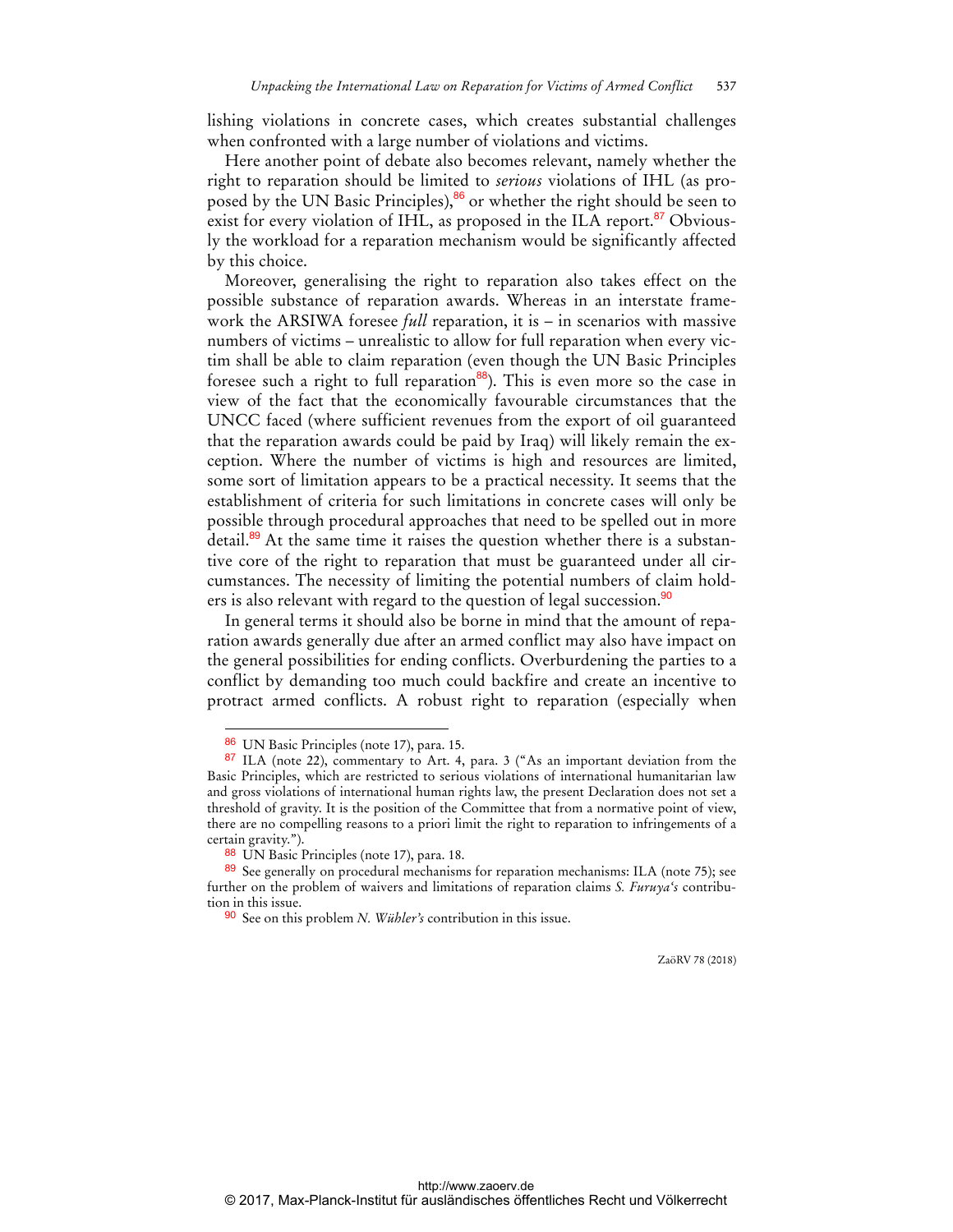made in regard to compensation claims) might make the conclusion of peace treaties a more difficult affair than it already is. There could be less inclination to end conflicts if the end of the conflict usually went hand in hand with – from the perspective of the parties to the conflict – an unbearable financial burden.

*4. The lack of an overall coherent system of awarding reparation*: An issue that remains understudied is what the effects of the multiplicity of rightsholders and claimants as well as potentially obligated parties and actors are. (Potential) rights holders include States (for war reparations) and individuals. Individuals could bring up claims against another State and against the individual perpetrators for violations they have suffered themselves. States on the other hand could claim losses in regard to State infrastructure, but it is unclear to which extent States could also claim violations suffered by its citizens. There is a competition of claims that calls for general principles that would be capable of providing a general and coherent framework of awarding reparation after armed conflicts.<sup>91</sup>

*5. Remaining lacunae*: In addition to these challenges, we should not lose sight of the fact that legal development significantly lags behind the current realities of armed conflicts. In that sense international law is still trying to come to terms with a kind of war that is, in terms of frequency, not the most common form of conflict today, i.e. with conflicts in which violations of IHL are carried out mainly by States. Many conflicts today, however, are to a significant extent driven by non-State actors, with States occupying one, but oftentimes not even the most important role. Outside the framework of international criminal law (where the reparation award is directed against the individual) we lack the legal tools for addressing such types of situations and for establishing the responsibility of non-State actors, even though they cause many of the most heinous violations of IHL.

Moreover, we should also bear in mind that we do not have legal tools to address situations in which no violation of IHL rules has occurred. This may at times be a difficult consequence, and in the eyes of those bearing the consequences of collateral damages, appear to be a (morally) unjustified result.

ZaöRV 78 (2018)

 $\ddot{ }$ 

<sup>91</sup> *A. Peters* (note 22), 212 suggests that the individuals' right to reparation would be subsidiary to any State claims on behalf of citizens.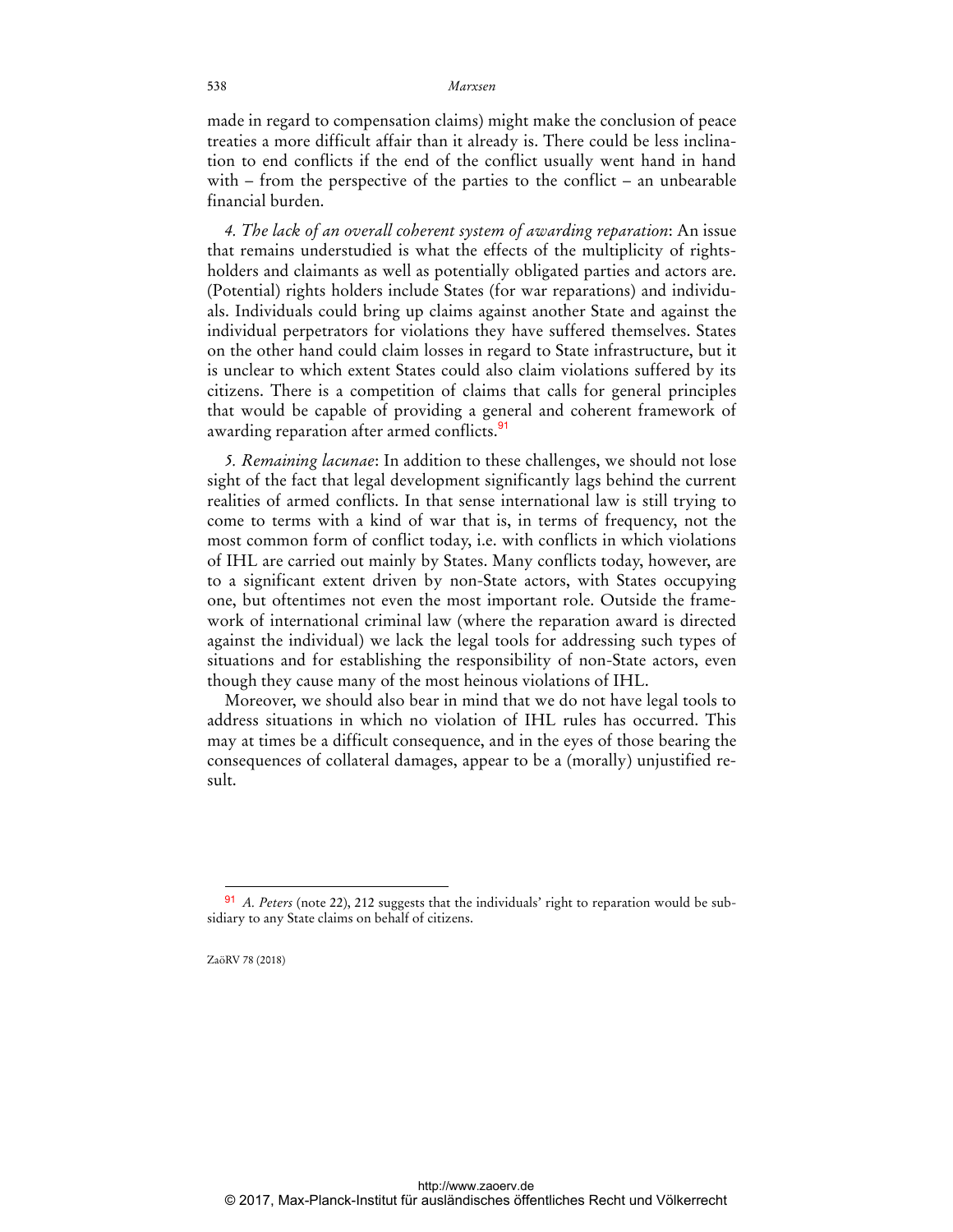### **V. The Contributions to These Impulses**

The contributions to this focus section address various aspects of the issues that have just been mentioned. The following collection of short essays results from the third workshop of the "Max Planck Trialogues on the Law of Peace and War" which was dedicated to the topic of reparation for victims of armed conflict.<sup>92</sup> The contributors to the current symposium tackle specific issues that came up during the debate, analysing one layer of the complex set of interrelated problems.

This symposium starts with *Michael Wood's* call for conceptual and terminological clarity. A number of contributions then address various aspects in regard to the existence of an individual right to reparation under current international law. *Anne Peters* analyses individual rights to reparation as extensions of individual rights under international humanitarian law. *Rainer Hofmann* explains the work of the International Law Association on the topic. *Letizia Lo Giacco* reflects on the correlation between individual rights and State obligations, and *Carla Ferstmann* on the relationship between inter-State reparation and individual entitlements. The contributions of *Clara Sandoval* and *Fin-Jasper Langmack* tackle the role and significance of the UN's Basic Principles and Guidelines on the Right to Remedy and Reparation. *Carolyn Moser* introduces recent practice in regard to reparation within the EU's security and defence activities and *Christian Marxsen* analyses what different theories of customary international law have to say about the individual right to reparation under IHL.

The second group of contributions provides reflections on specific aspects and challenges of the practice of awarding reparation. *Franziska Brachthäuser* and *Anton Haffner* raise the question whether reparation awards should be used to transform societies. *Shuichi Furuya* reflects on the possibility of waivers and limitations for the reparation claims of victims, and *Norbert Wühler* raises the question of how to deal with legal succession in reparation claims. *Mojtaba Kazazi* presents the work of the United Nations Compensation Commission. Recent jurisdiction of the ICC is analysed by *Thore Neumann,* and *Matthias Hartwig* raises some fundamental

 $\overline{a}$ 

<sup>92</sup> The Max Planck Trialogues are a book series of the MPIL (edited by *Anne Peters* and *Christian Marxsen*) that is published with Cambridge University Press. In a Max Planck Trialogue, three authors discuss one topic within the international law surrounding armed conflict. Each trio is composed so as to engage different modes of legal thinking, intellectual paradigms, regional backgrounds, and professional specialisation. By bringing the pluralism of premises and methods to the fore, the Trialogues facilitate the emergence and global refinement of common legal understandings.